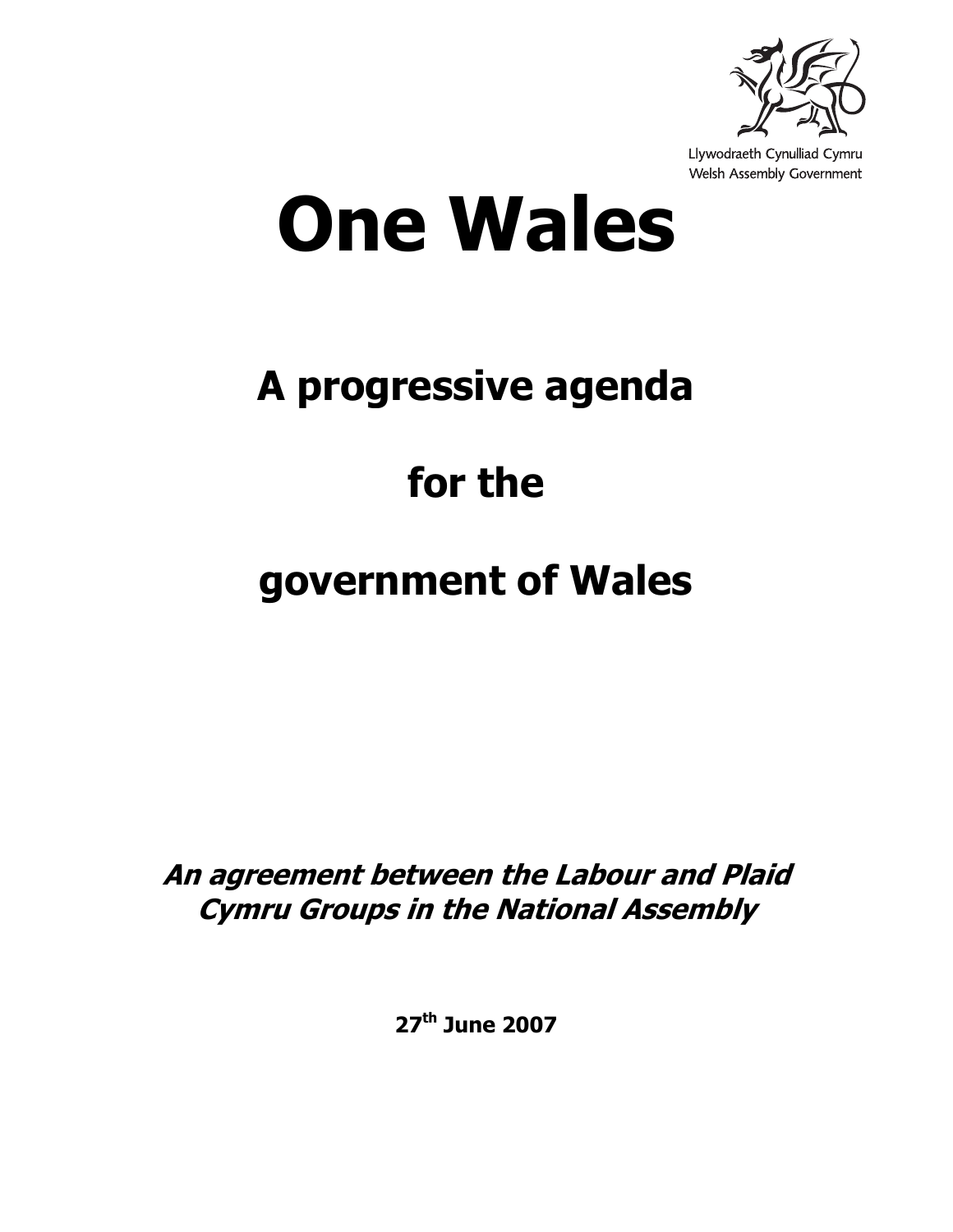## **Contents**

#### **Foreword**

| 1. A Progressive Agenda for Wales | p.5  |
|-----------------------------------|------|
| 2. A Strong and Confident Nation  | p.6  |
| 3. A Healthy Future               | p.8  |
| 4. A Prosperous Society           | p.13 |
| <b>5. Living Communities</b>      | p.16 |
| 6. Learning for Life              | p.21 |
| 7. A Fair and Just Society        | p.26 |
| 8. A Sustainable Environment      | p.30 |
| 9. A Rich and Diverse Culture     | p.34 |
| 10. Governance Arrangements       | p.39 |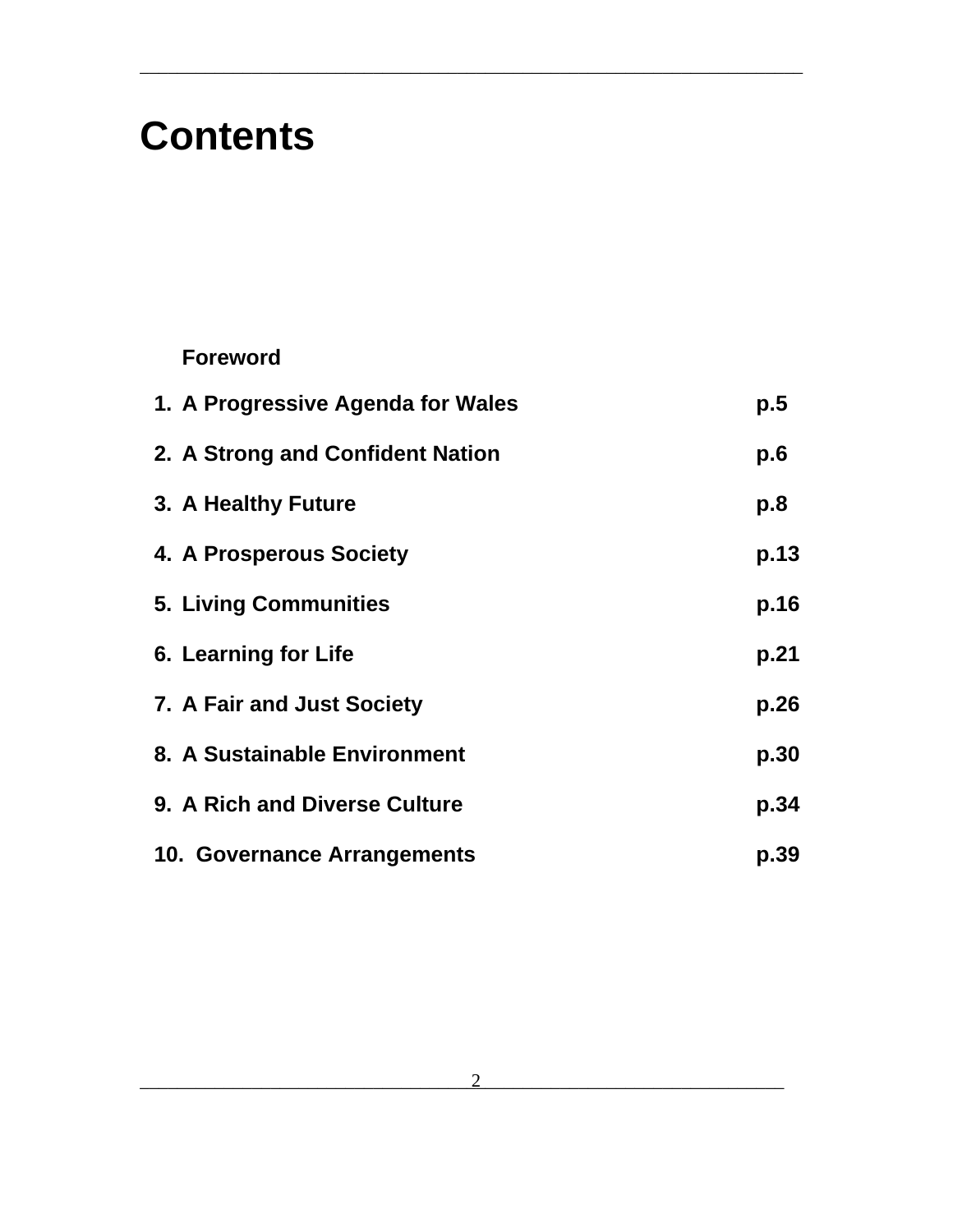### **FOREWORD**

As leaders of our respective parties, we are proud to endorse this agreement which delivers a progressive, stable and ambitious programme for government over this Assembly term. We are passionate about improving the lives of people in Wales and making our nation a better place in which to live and work.

\_\_\_\_\_\_\_\_\_\_\_\_\_\_\_\_\_\_\_\_\_\_\_\_\_\_\_\_\_\_\_\_\_\_\_\_\_\_\_\_\_\_\_\_\_\_\_\_\_\_\_\_\_\_\_\_\_\_\_\_\_\_\_\_\_\_\_\_\_\_\_

We recognise that, on May  $3<sup>rd</sup>$ , the people of Wales sought a government of progressive consensus. In reaching an agreement to work together, we acknowledge this as a significant historic moment in the governance of Wales.

This programme represents the outcome of a rapid and intensive period of discussion and negotiation. These negotiations have required courage, because this is an historic step for both our parties and compromise, because achieving stability in government has meant finding common ground. More than anything, it has required, and will require, a new maturity on both sides. The journey on which we embark is challenging for our parties and also for all those who now share the responsibility of delivering these policies. We know, for certain, that the day-to-day implementation of this programme will demand trust and that building trust between us as partners is vital if we are to maintain the confidence of the people of Wales. Given the prolonged process in forming a government, we both recognise the importance of building trust in this institution.

As a coalition of the two largest parties in the Assembly, we are acutely aware of our shared responsibility to ensure the democratic vitality of this third term and to ensure that dissenting voices and alternative points of view are represented and heard. We are also aware of this agreement's limitations, since entering a coalition does not mean merging our parties. Nothing in this agreement will stand in the way of us taking part with unconstrained vigour in democratic elections, not least the local government elections in 2008. Both parties will retain their individual identities and ideological distinctiveness throughout.

However, we remain united in the belief that a greater good makes this unprecedented course of action worthwhile.

The prize which it delivers is simply to deliver the sort of fair, prosperous, confident and outgoing Wales which its citizens deserve and demand. We believe unequivocally that our programme for government provides the best prospect of the policies and outcomes that match the core beliefs of the people of Wales.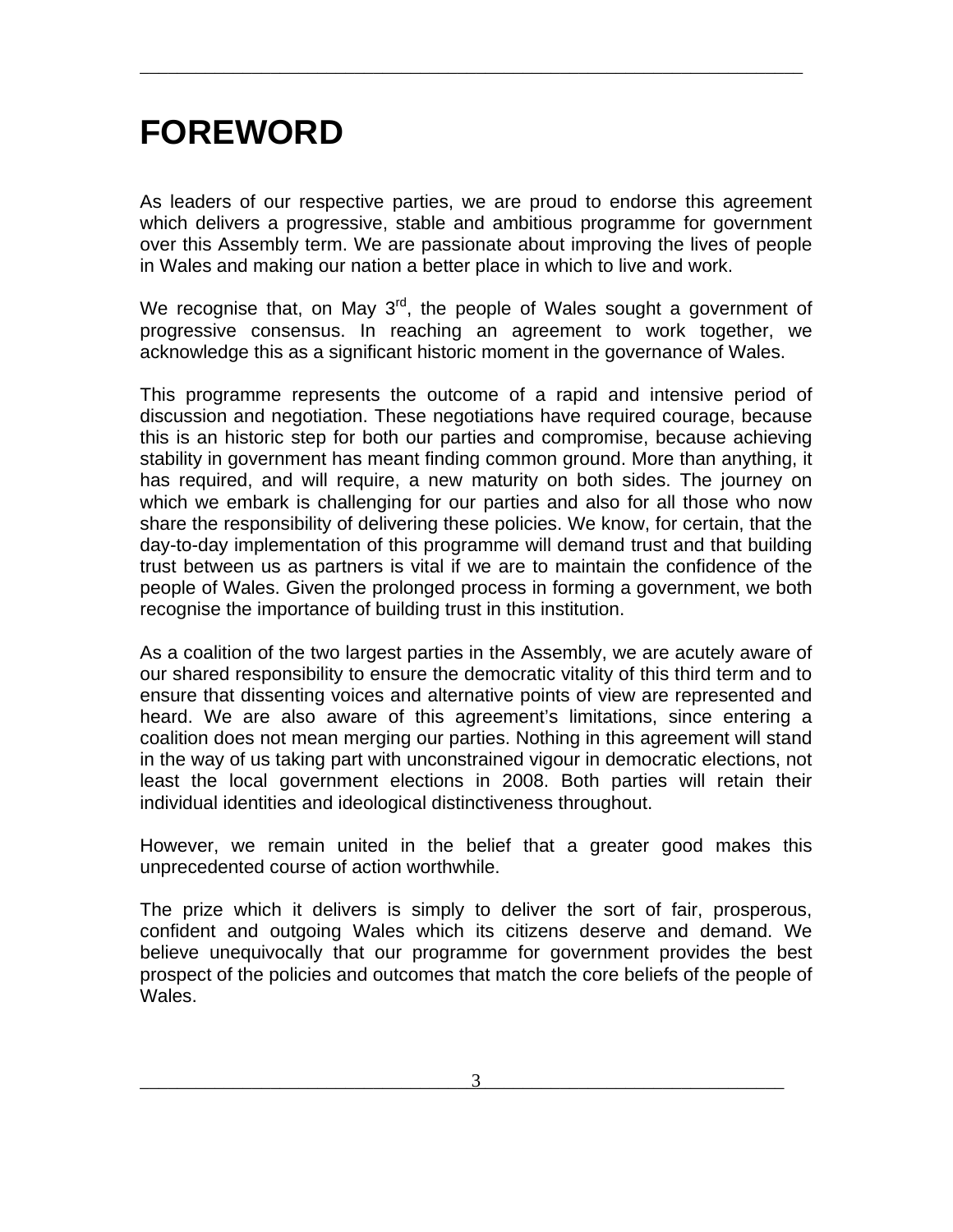We will work hard to address the issues which matter most to individuals and families in all parts of Wales by listening to those in trade unions, business, local government, the voluntary sector, the professions and Welsh society at large.

\_\_\_\_\_\_\_\_\_\_\_\_\_\_\_\_\_\_\_\_\_\_\_\_\_\_\_\_\_\_\_\_\_\_\_\_\_\_\_\_\_\_\_\_\_\_\_\_\_\_\_\_\_\_\_\_\_\_\_\_\_\_\_\_\_\_\_\_\_\_\_

We have worked together to develop a programme of government to achieve the kind of Wales of which we can be proud.

This programme is ambitious but deliverable, radical yet realistic.

We jointly commend it to you.

Rhodri Morgan **International Communist Charlotte Charlotte Charlotte Leader**, Plaid Cymru<br>
Ieuan Wyn Jones<br>
Leader, Plaid Cymru Leader, Labour Party Wales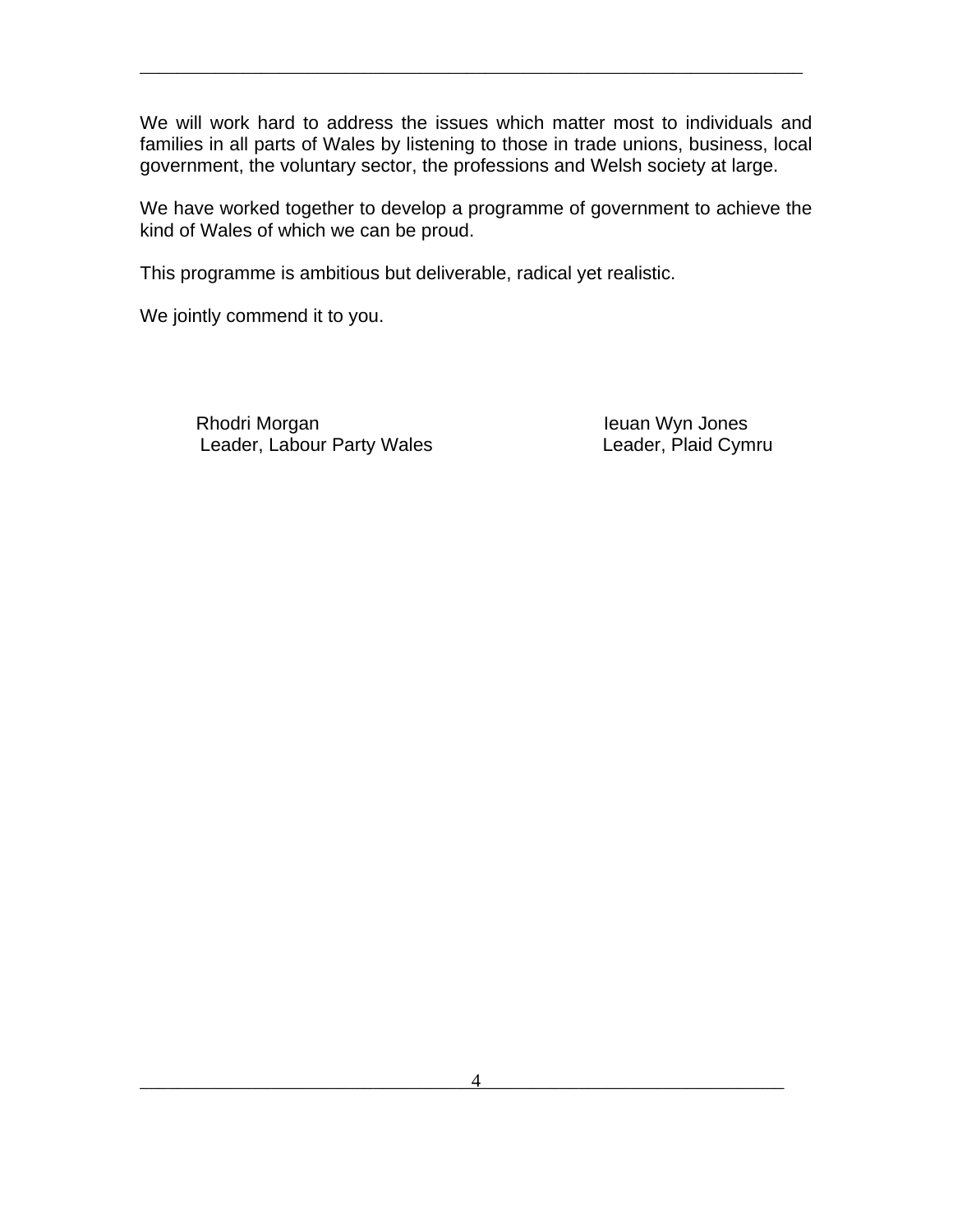### **1. A Progressive Agenda for Wales**

\_\_\_\_\_\_\_\_\_\_\_\_\_\_\_\_\_\_\_\_\_\_\_\_\_\_\_\_\_\_\_\_\_\_\_\_\_\_\_\_\_\_\_\_\_\_\_\_\_\_\_\_\_\_\_\_\_\_\_\_\_\_\_\_\_\_\_\_\_\_\_

\_\_\_\_\_\_\_\_\_\_\_\_\_\_\_\_\_\_\_\_\_\_\_\_\_\_\_\_\_\_\_\_\_\_\_\_\_\_\_\_\_\_\_\_\_\_\_\_\_\_\_\_\_\_\_\_\_\_\_\_\_\_\_\_

Shared values, common goals and joint aspirations for the people of Wales will drive this four-year programme for government. It offers a progressive agenda for improving the quality of life of people in all of Wales's communities, from all walks of life, and especially the most vulnerable and disadvantaged.

The people of Wales, and their government, face unprecedented challenges. Working together, we have devised a programme of government which meets these challenges head on. Our ambition is no less than to transform Wales into a self-confident, prosperous, healthy nation and society, which is fair to all.

Our joint commitment to the principles of social justice, sustainability and inclusivity - of the whole of Wales and for all its people - run throughout this programme. These principles underpin the programme and are fundamental to its success.

In devising this programme, we have explicitly recognised the diversity of Wales – geographically, socially, linguistically and culturally. We propose a comprehensive programme of government, for the full four year term, which covers the whole spectrum of policy and action.

We propose a programme which builds a strong and confident nation, which will create a healthy future, and which creates prosperity and jobs in living communities including measures to support the Welsh language.

We set out plans to ensure learning for life, to create a fair and just society and to ensure a sustainable environment. Finally, we aim for a rich and diverse culture, which promotes Wales as a bilingual and multicultural nation.

This programme for government is ambitious yet realistic. It is radical yet deliverable.

It makes best use of the powers and resources available to the government and puts on the agenda whether further changes are needed.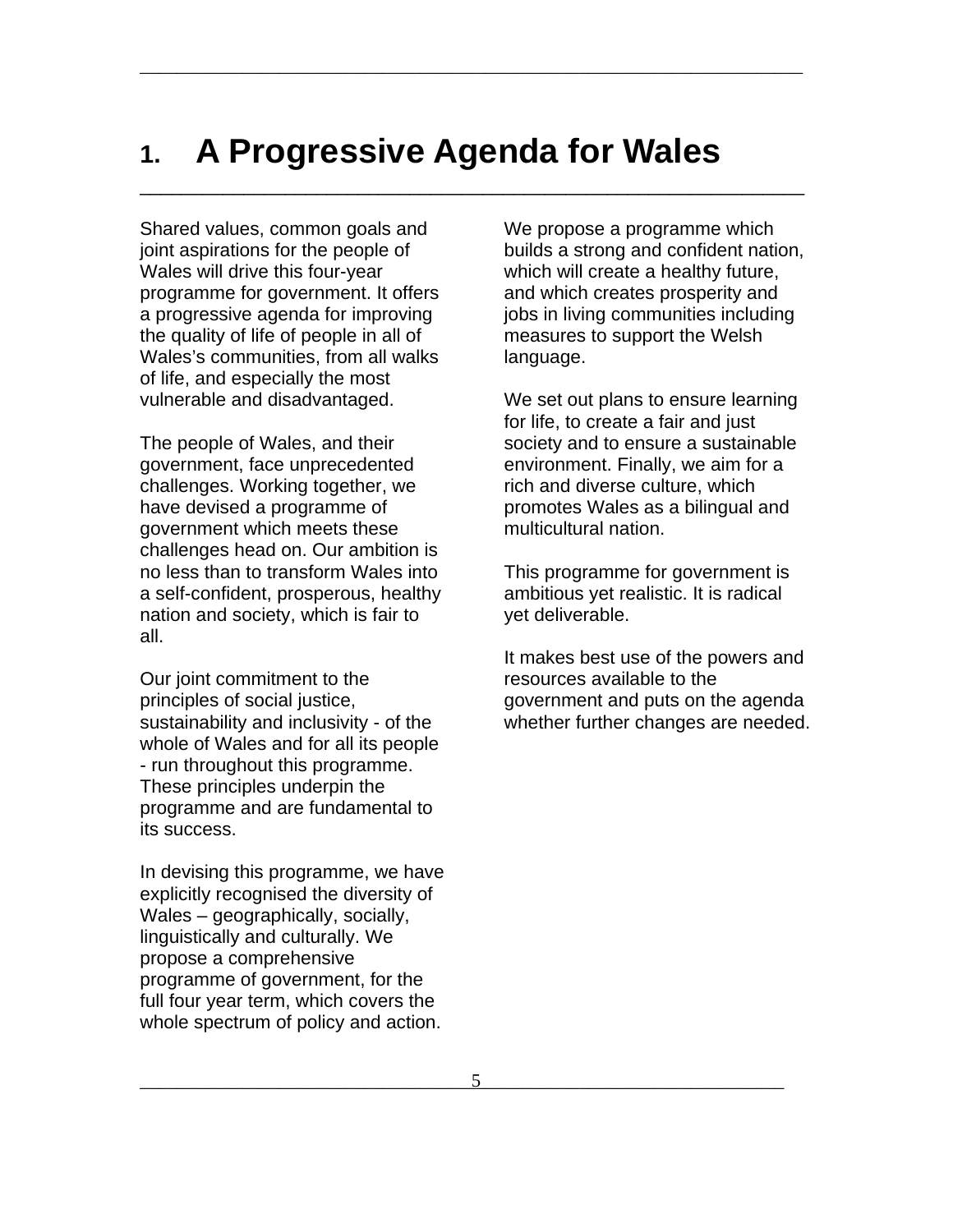### **2. A Strong and Confident Nation**

\_\_\_\_\_\_\_\_\_\_\_\_\_\_\_\_\_\_\_\_\_\_\_\_\_\_\_\_\_\_\_\_\_\_\_\_\_\_\_\_\_\_\_\_\_\_\_\_\_\_\_\_\_\_\_\_\_\_\_\_\_\_\_\_\_\_\_\_\_\_\_

\_\_\_\_\_\_\_\_\_\_\_\_\_\_\_\_\_\_\_\_\_\_\_\_\_\_\_\_\_\_\_\_\_\_\_\_\_\_\_\_\_\_\_\_\_\_\_\_\_\_\_\_\_\_\_\_\_\_\_\_\_\_\_\_

Without strong government with a sense of purpose and direction, we cannot deliver the real and lasting changes to transform people's lives all over Wales.

The Government of Wales Act 2006 sets the framework for the Assembly's powers during the next term. During this time, we will work together to enhance the Assembly's powers further and to ensure it has a fair allocation of funding so that people all over Wales can see enduring differences and real outcomes. We recognise that in order for Wales to prosper further and to deliver that change, the Assembly needs to develop further legislative powers.

#### **Assembly Powers**

There will be a joint commitment to use the Government of Wales Act 2006 provisions to the full under Part III and to proceed to a successful outcome of a referendum for full lawmaking powers under Part IV as soon as practicable, at or before the end of the Assembly term.

Both parties agree in good faith to campaign for a successful outcome to such a referendum. The preparations for securing such a successful outcome will begin immediately. We will set up an allWales Convention within six months and a group of MPs and AMs from both parties will be commissioned to set the terms of reference and membership of the Convention based on wide representation from civic society. Both parties will then take account of the success of the bedding down of the use of the new legislative powers already available and, by monitoring the state of public opinion, will need to assess the levels of support for full law-making powers necessary to trigger the referendum.

#### **Funding and Finance**

There will be an independent Commission to review Assembly Funding and Finance, to include a study of the Barnett Formula, of taxvarying powers including borrowing powers and the feasibility of corporation tax rebates in the Convergence Fund region, including the implications of recent European Court of Justice Rulings in this area.

#### **Public Services**

Following the recommendations of the Beecham Report, *Beyond Boundaries: Citizen-centred local services for Wales,* we will put in place a strategy for the continual improvement of local services in Wales aimed at embedding the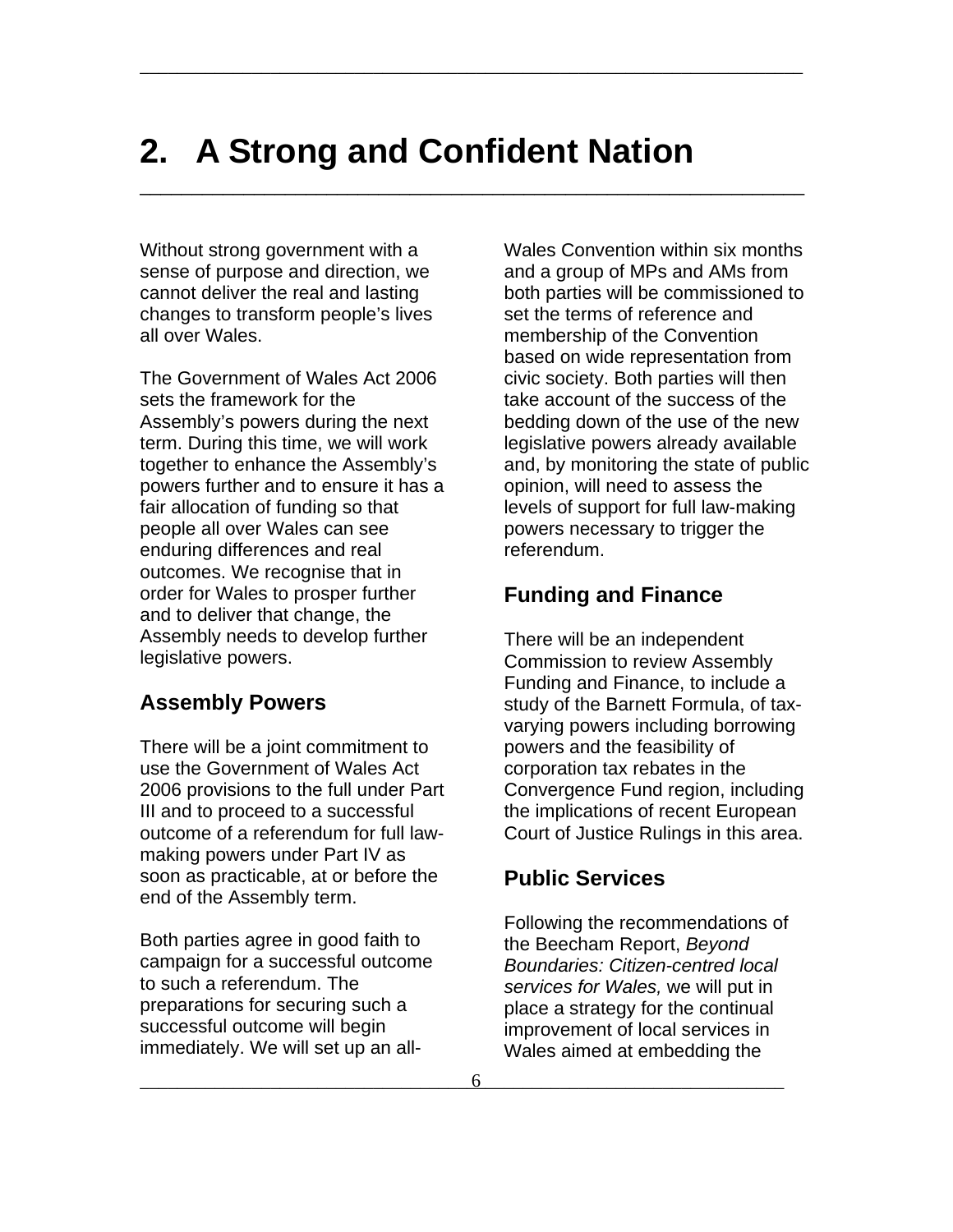imperatives of efficiency and citizencentred services in the context of the Wales Spatial Plan. As part of this work, we will review the governance of public service bodies in Wales to ensure their alignment with this improvement agenda.

We will also establish a Strategic Capital Investment Board to ensure that best use is made of capital funds and to develop all opportunities to access capital finance consistent with an accountable, citizen-centred public service. We will also develop Local Service Boards and agreements including a commitment to pooled budgets.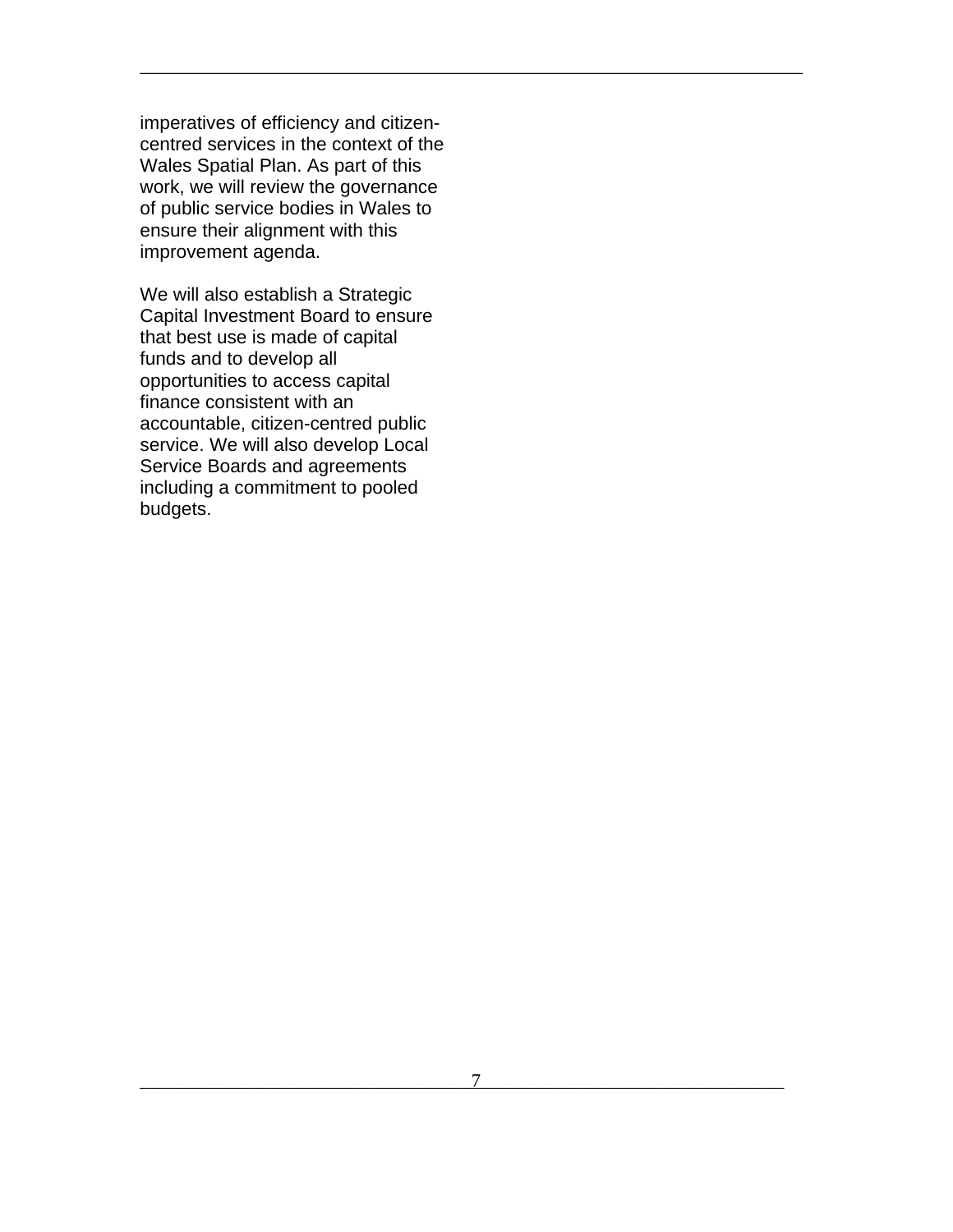### **3. A Healthy Future**

\_\_\_\_\_\_\_\_\_\_\_\_\_\_\_\_\_\_\_\_\_\_\_\_\_\_\_\_\_\_\_\_\_\_\_\_\_\_\_\_\_\_\_\_\_\_\_\_\_\_\_\_\_\_\_\_\_\_\_\_\_\_\_\_\_\_\_\_\_\_\_

\_\_\_\_\_\_\_\_\_\_\_\_\_\_\_\_\_\_\_\_\_\_\_\_\_\_\_\_\_\_\_\_\_\_\_\_\_\_\_\_\_\_\_\_\_\_\_\_\_\_\_\_\_\_\_\_\_\_\_\_\_\_\_\_

We aspire to a world-class health service that is available to everyone, irrespective of whom they are or where they live in Wales, and at the time when they need it. Our health services must inspire confidence in the people of Wales that they will receive the best care available.

We are proud of the National Health Service, born in Wales out of a shared commitment to top-quality services, available to all and free at the point of delivery. We remain loyal and committed to these fundamental principles, which will drive our programme for government over the next four years.

We are passionate about delivering significant improvements in the health of all of the people of Wales. We recognise the need to work harder to improve the well-being of all vulnerable and disadvantaged in Wales who rely heavily on our health service.

We are determined that the services provided by the NHS should be genuinely shaped by and meet the needs of the people it serves, at the same time as taking full account of the latest evidence on best clinical practice. To do this we will put democratic engagement at the heart of the NHS.

We firmly reject the privatisation of NHS services or the organisation of such services on market models. We will guarantee public ownership, public funding and public control of this vital public service.

For hospital patients, we will strive to ensure a positive experience at what is inevitably a distressing time, through working hard to ensure the environment is clean and food is nutritious.

Over the next four years we will deliver a programme of government that includes:

- Reviewing NHS reconfiguration
- Strengthening NHS finance and management
- Developing and improving Wales's health services
- Ensuring access to health care
- Improving patients' experience
- Supporting social care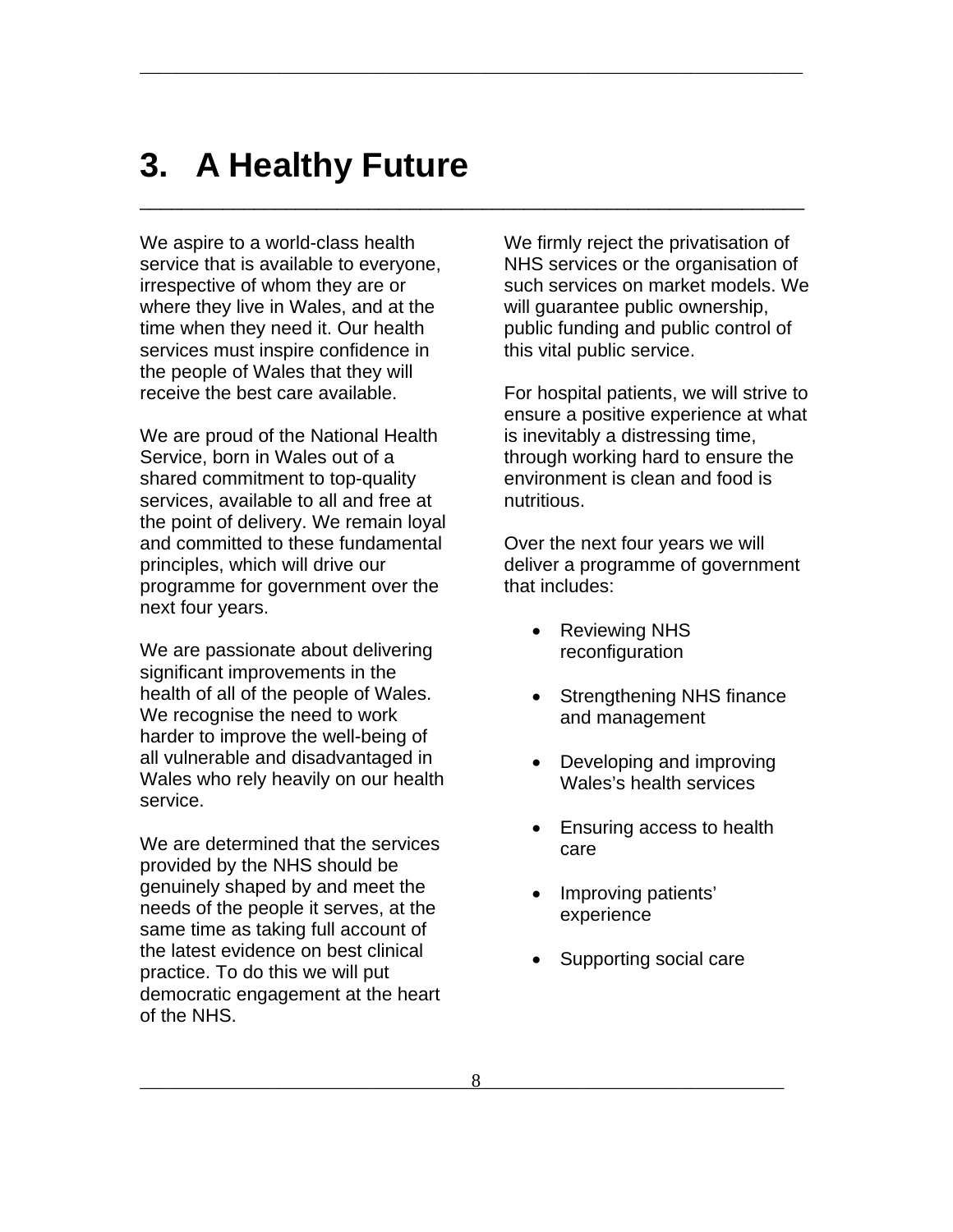#### **Reviewing NHS reconfiguration**

People all over Wales must be confident that any changes to NHS services in their communities will provide them with the best possible care. We pledge that the people of Wales will be fully engaged in any future reconfiguration of services:

- We will agree and implement a new approach to health service reconfiguration.
- We will institute a moratorium on existing proposals for changes at community hospital level.
- We undertake that changes in District General Hospital services will not be implemented unless and until relevant associated community services are in place.
- We will support changes where there is a local agreement on a way forward.
- Where proposals are contentious, we will proceed on the basis of an agreed evidence base, in which both parties will be involved, and which will be conducted on an open book basis. Where flaws or gaps are identified in existing evidence, new information will be sought and fresh public consultation will be embarked upon.
- We will revisit and revise proposals which reconfigure

individual services through single site solutions.

- We will reinstate democratic engagement at the heart of the Welsh health service by putting the voice of patients and the public at the centre of what we do. We will reform NHS trusts to improve accountability both to local communities and to the Assembly government.
- We will institute a change to the present way in which consultation is conducted. Before any consultation documents involving health service reconfiguration are published in the future, they will be subject to internal scrutiny, at the Assembly government and involving both parties. The purpose of this scrutiny will be to ensure that such documents, and the proposals that they contain, are properly based on evidence so that they will be more likely to command widespread respect.

#### **Strengthening NHS Finance & Management**

How the NHS is financed and run matters. We are resolved to keeping the NHS publicly owned, funded and managed.

- We will move purposefully to end the internal market.
- We will eliminate the use of private sector hospitals by the NHS in Wales by 2011.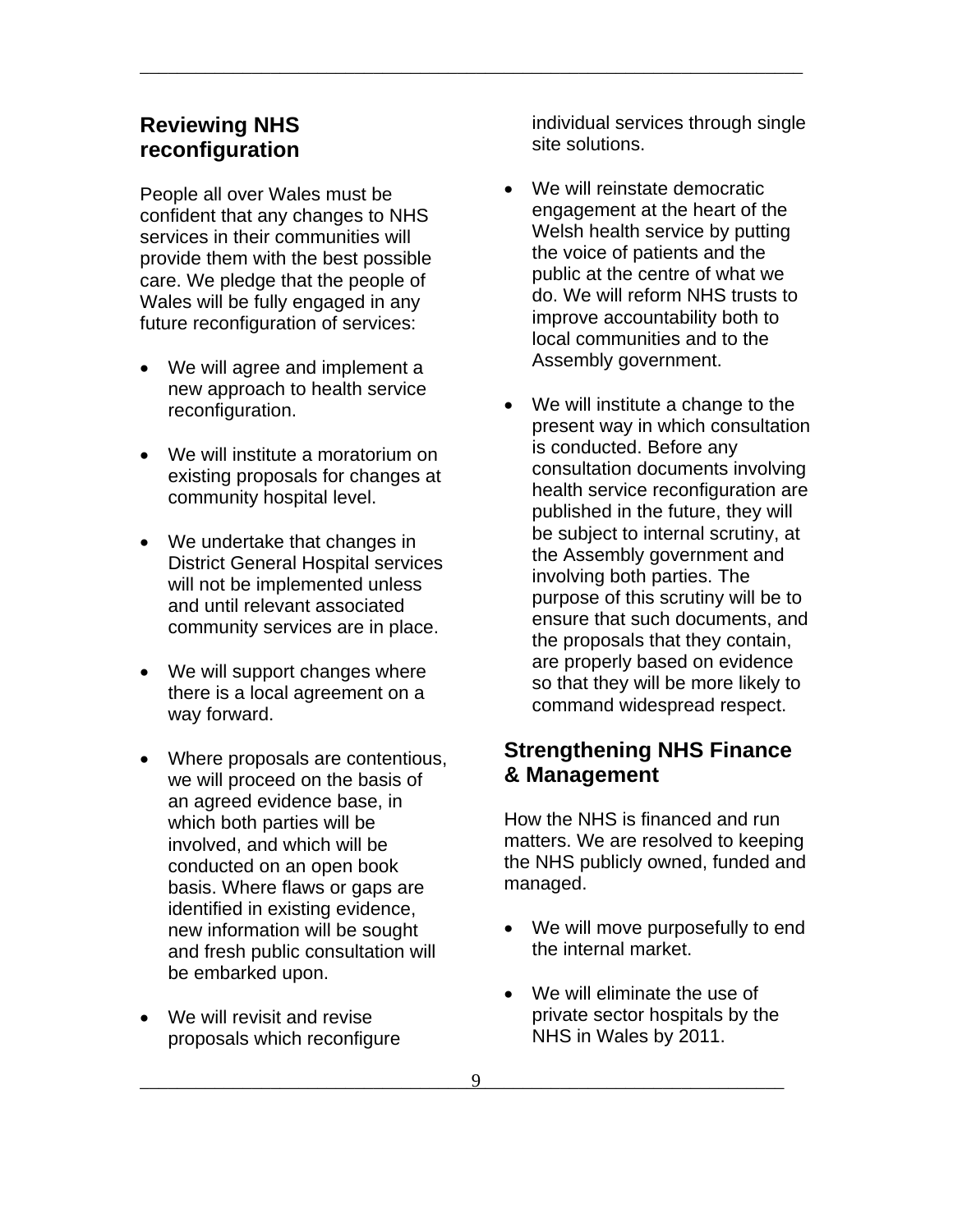- We will ensure that any use of NHS facilities for private practice will be appropriately remunerated.
- We will rule out the use of Private Finance Initiative in the Welsh health service during the third term.
- We will end competitive tendering for NHS cleaning contracts.
- We will work to create a National Institute of Health Research.

#### **Developing and improving Wales's health services**

The NHS cannot stand still. It has to adapt and change. New services and treatments are continually emerging. We will, based on the evidence available, constantly improve and develop services. We will invest in the prevention of ill health, as well as treatment and care when illness strikes.

Over the next four years, through the programme of government:

- We will provide a minimum of one family nurse per secondary school by the end of the Assembly term.
- We will pilot investment in new multi-purpose well-being centres.
- We will provide extra funding for palliative care.

• We will place a new priority on providing for mental health, including child and adolescent mental health services.

\_\_\_\_\_\_\_\_\_\_\_\_\_\_\_\_\_\_\_\_\_\_\_\_\_\_\_\_\_\_\_\_\_\_\_\_\_\_\_\_\_\_\_\_\_\_\_\_\_\_\_\_\_\_\_\_\_\_\_\_\_\_\_\_\_\_\_\_\_\_\_

- We will seek legislative competence in relation to mental health.
- We will improve provision for long-term conditions, such as stroke and diabetes patients.
- We will refocus the provision of dental services in Wales to provide a new public health focus, building up the Community Dental Service and employing more salaried dentists.
- We will invest £190 million in public health and health improvement.
- We will, as part of improved sexual health services, plan to introduce a cervical cancer vaccine scheme from 2008 onwards.
- We will explore the opportunity to place occupational health services on a statutory basis.
- We will bring forward legislation for vulnerable children.

#### **Ensuring access to health care**

We are determined that patients in all of Wales's communities have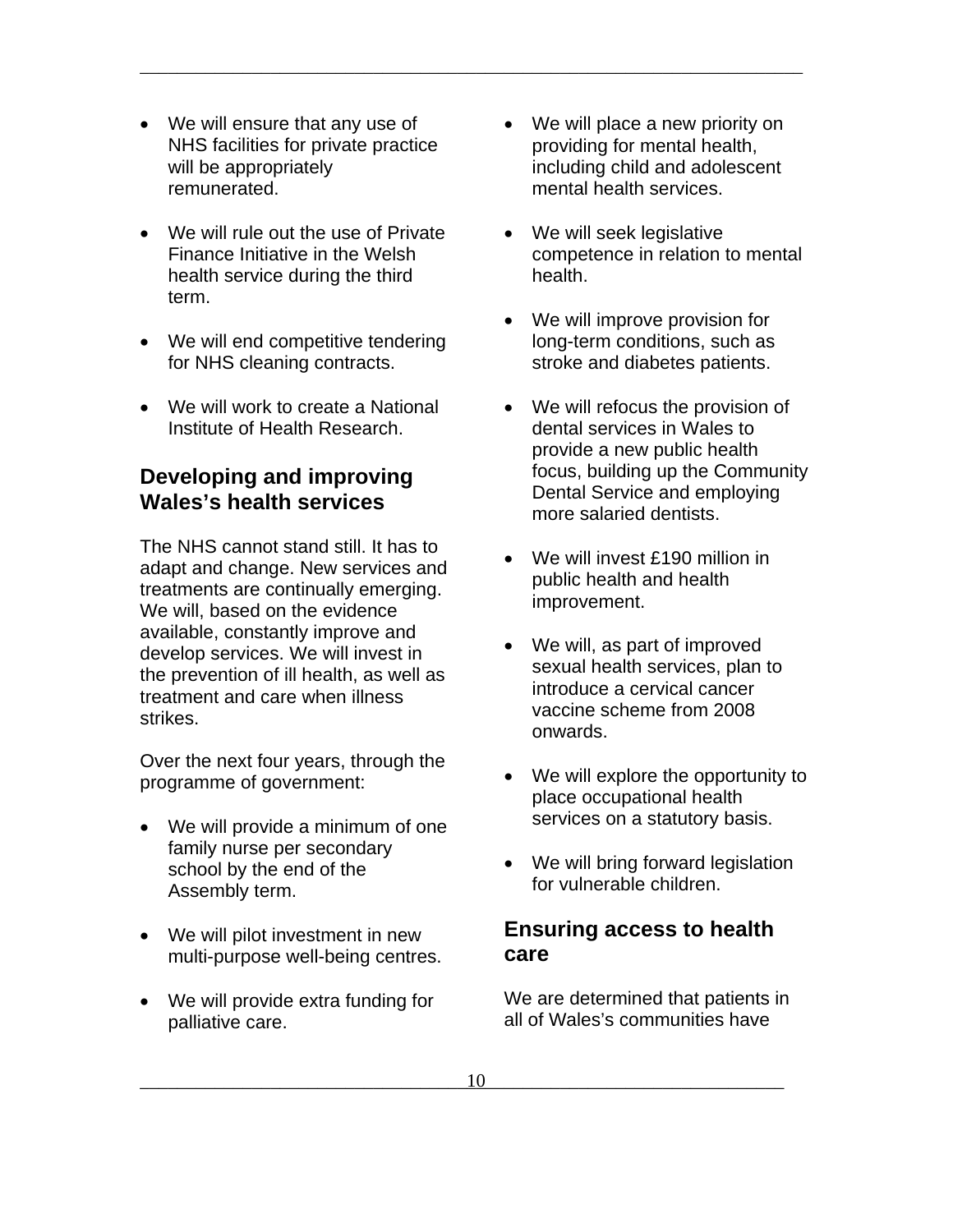rapid and ready access to the care they need. Over the next term:

- We will reduce waiting times to a maximum of 26 weeks from referral to treatment, including all or any waits for therapies and diagnostic tests.
- We will ensure improved access to services including well-being centres and pharmacy based NHS drop-in centres.
- We will increase the number of nurses qualified to prescribe medicines independently.
- We will maintain free prescriptions.
- We will draw up a Charter for Patients Rights and legislation on NHS redress.
- We will extend the Health Inequalities Fund.
- We will develop and publish a Rural Health Plan, ensuring that the future health needs of rural communities are met in ways which reflect the particular conditions and characteristics of rural Wales.

#### **Improving patient experience**

We pledge to make patients' stay in hospital the best possible. A positive experience of care speeds recovery, and helps people's overall well-being at what can be a difficult time. Over the next four years:

- We will work hard to deliver improvements in hospital food and nutrition.
- We will improve hospital cleanliness.

\_\_\_\_\_\_\_\_\_\_\_\_\_\_\_\_\_\_\_\_\_\_\_\_\_\_\_\_\_\_\_\_\_\_\_\_\_\_\_\_\_\_\_\_\_\_\_\_\_\_\_\_\_\_\_\_\_\_\_\_\_\_\_\_\_\_\_\_\_\_\_

• We will reform charges for hospital parking and patients' access to telephones and televisions whilst in hospital.

#### **Supporting Social Care**

We place great importance on the unpaid care provided to others by family and friends. It is just as significant as the care provided by the NHS. We recognise and support the contribution made by Wales' unpaid carers.

We are firmly committed to improving the care provided to vulnerable people by public, private and voluntary bodies. We will help people to be independent and achieve their full potential, whilst also protecting people when they are most vulnerable. We will drive forward improvements in the quality of care, creating seamless care pathways at a fair cost.

Our programme of government over the term is that:

• We will seek the powers, and then bring forward legislation, to create a more level playing field in relation to charges for domiciliary care services.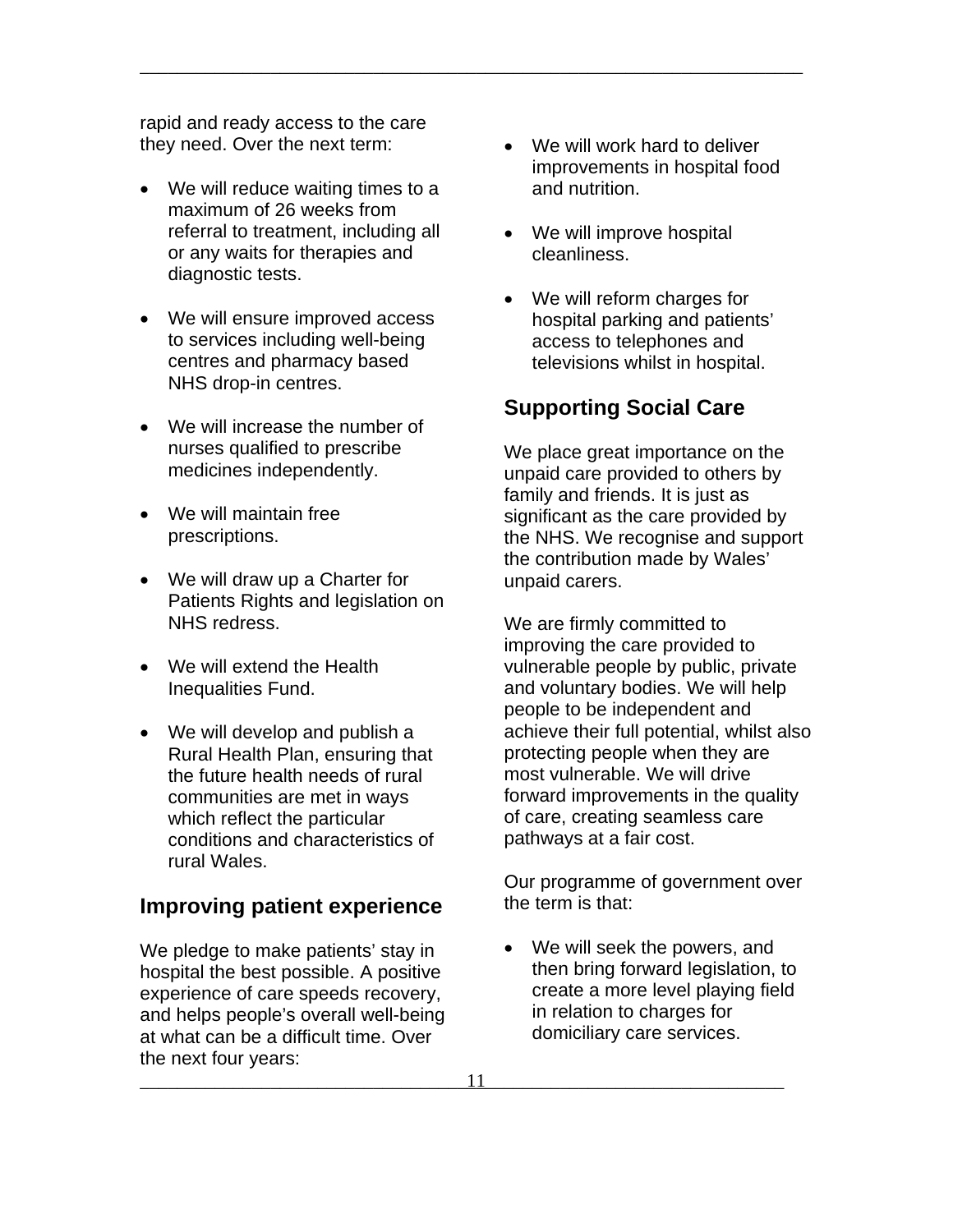• We will seek further powers to legislate in the fields of vulnerable children, looked-after children and child poverty.

- We will review the Carers Strategy and prepare legislation on the rights of carers.
- We will build on existing workforce plans to include all care staff, with a strong emphasis on work-based training to enable individuals to gain qualifications on the basis of their practical skills and to develop those skills further.
- We will develop new not-for-profit nursing homes.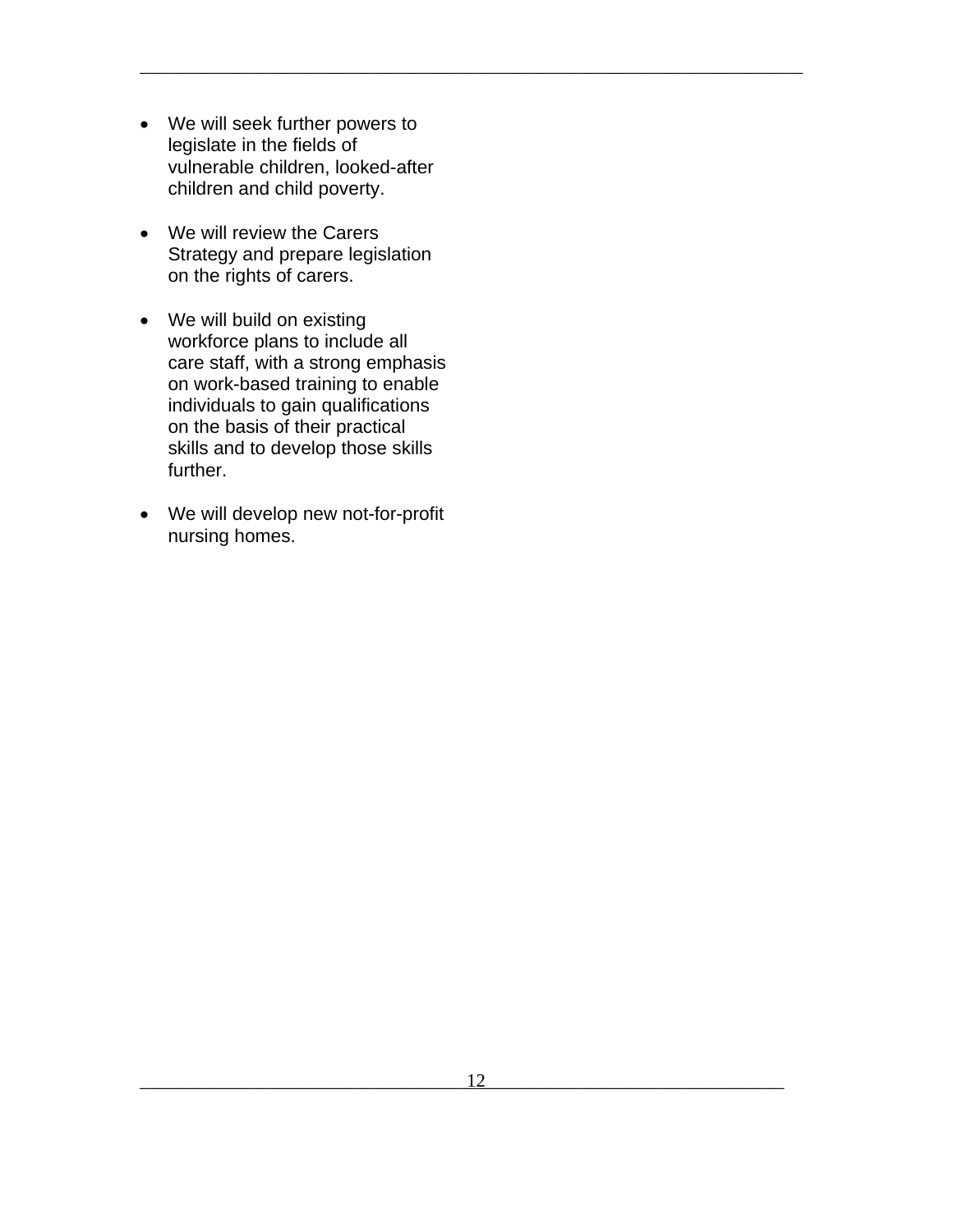### **4. A Prosperous Society**

\_\_\_\_\_\_\_\_\_\_\_\_\_\_\_\_\_\_\_\_\_\_\_\_\_\_\_\_\_\_\_\_\_\_\_\_\_\_\_\_\_\_\_\_\_\_\_\_\_\_\_\_\_\_\_\_\_\_\_\_\_\_\_\_\_\_\_\_\_\_\_

\_\_\_\_\_\_\_\_\_\_\_\_\_\_\_\_\_\_\_\_\_\_\_\_\_\_\_\_\_\_\_\_\_\_\_\_\_\_\_\_\_\_\_\_\_\_\_\_\_\_\_\_\_\_\_\_\_\_\_\_\_\_\_\_

Our vision is of a Wales where there is a strong and enterprising economy and full employment based on quality jobs. We will encourage and stimulate enterprise and support companies to grow and invest. Everyone must have the opportunity to achieve a reasonable standard of living, no matter where they live or what they do. Full employment supports and sustains communities in all parts of Wales and helps to tackle poverty and disadvantage wherever it occurs.

Recognising the importance of an all-Wales approach to securing economic prosperity, we will do our utmost to create and retain jobs across the whole of Wales, in rural and urban communities alike. Our actions will be firmly guided by sustainability principles, encouraging long-term, high-quality jobs. We will target those areas in greatest need, wherever they occur in Wales.

Viable businesses create jobs. It is imperative that we create a positive climate for business growth. Wales must be renowned for business success. We will use all the tools available to us, from public procurement and support for private investment to European Union funding to enable businesses to flourish and expand. In doing so, we will work closely with business and trade unions to ensure that both are

fully equipped for the challenges of global competition.

Unlocking the potential of Wales's people is vital to our prosperity. We will equip people with the skills they need, at all levels, to enable them to make the best possible contribution to the economy and their communities, and to fulfil their individual potential. We will provide every help for people to get sustainable jobs where they need advice and support.

Our programme of government provides for three sets of actions:

- Creating jobs across Wales
- Stimulating enterprise and business growth
- Promoting tourism
- Enhancing skills for jobs

#### **Creating jobs across Wales**

Jobs are the lifeblood of Wales – without jobs individuals are severely disadvantaged, communities all over Wales suffer and there is no prospect of prosperity. Together, we want to create jobs to give people and their communities a brighter future. To do this: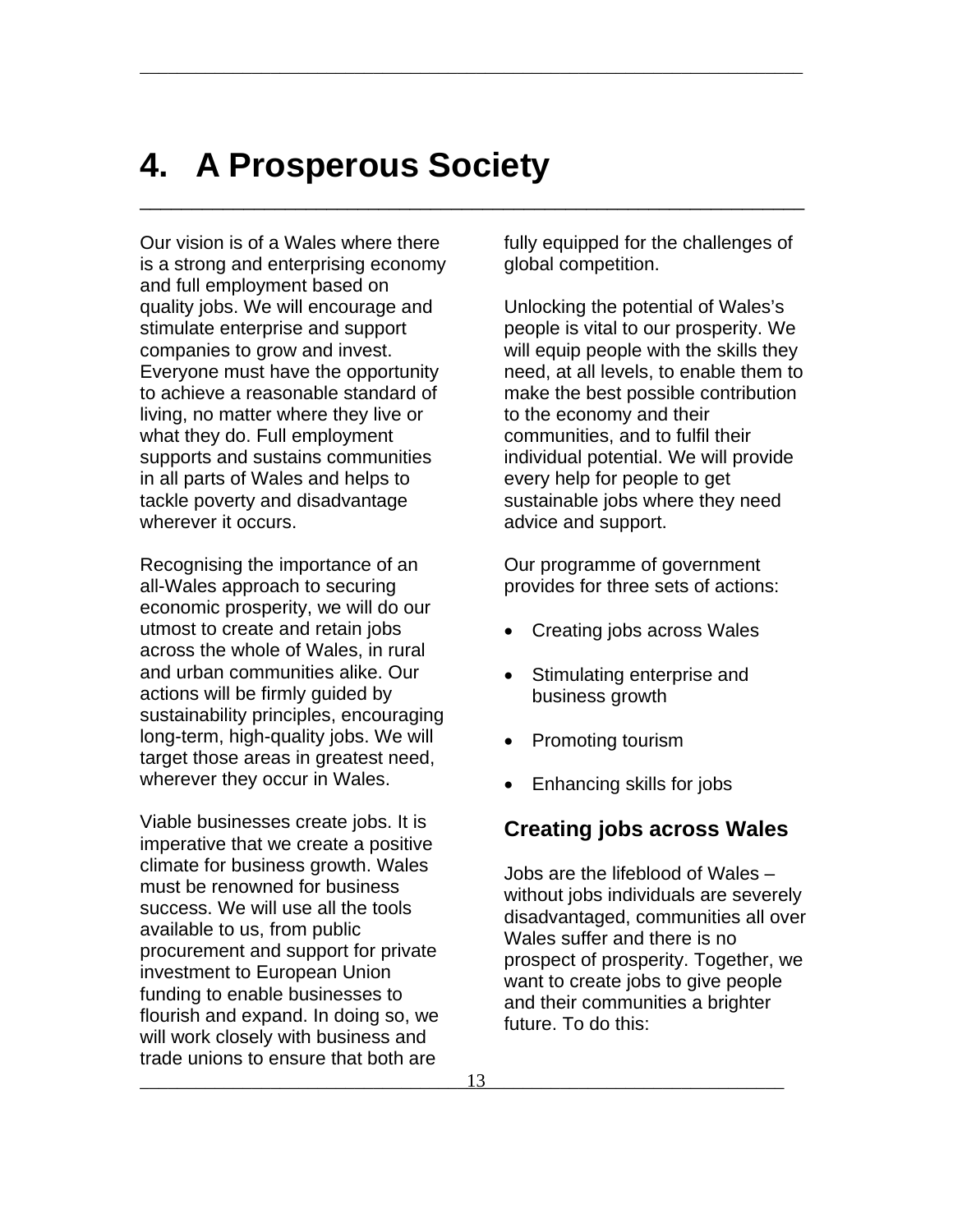- We will implement a labour market strategy with a long term goal of full employment at a rate of 80%.
- We will adopt an all-Wales approach to economic development, guaranteeing investment in all regions of Wales, and working within the framework of the Wales Spatial Plan.
- We will continue key regeneration programmes in the Heads of the Valleys and Môn a Menai.
- We will develop an all-Wales green jobs strategy.
- We will support the development of a Manufacturing Forum and Skills Academies in key manufacturing sectors.
- We will, alongside the Department of Work and Pensions, continue to introduce innovative programmes to help people back into work, such as Careers Ladders and extra support for child care.
- We will ensure that all projects seeking to benefit from public funding, including all structural funds, seek to meet sustainability criteria.
- We will explore options for a public sector investment agreement with the European Investment Bank.

• We will press ahead with relocation of Assembly divisions to North Wales, West Wales and the South Wales Valleys.

\_\_\_\_\_\_\_\_\_\_\_\_\_\_\_\_\_\_\_\_\_\_\_\_\_\_\_\_\_\_\_\_\_\_\_\_\_\_\_\_\_\_\_\_\_\_\_\_\_\_\_\_\_\_\_\_\_\_\_\_\_\_\_\_\_\_\_\_\_\_\_

#### **Stimulating enterprise and business growth**

Strong businesses need active support to grow and prosper. We will foster a positive climate for enterprise and business development across Wales, and in particular encourage small and medium sized businesses to thrive.

- We will, by working within the European legal framework, make it easier for small local firms in all parts of Wales to win government contracts. We will introduce an All-Wales Purchasing Code of Practice to support a progressive increase in the overall amount of public purchasing sourced from business in Wales.
- We will create a single investment fund for business support which includes provision for social enterprise and environmental incentives.
- We will enhance the business rate relief scheme, within the context of more effective support for businesses.
- We will increase support for farmers' markets.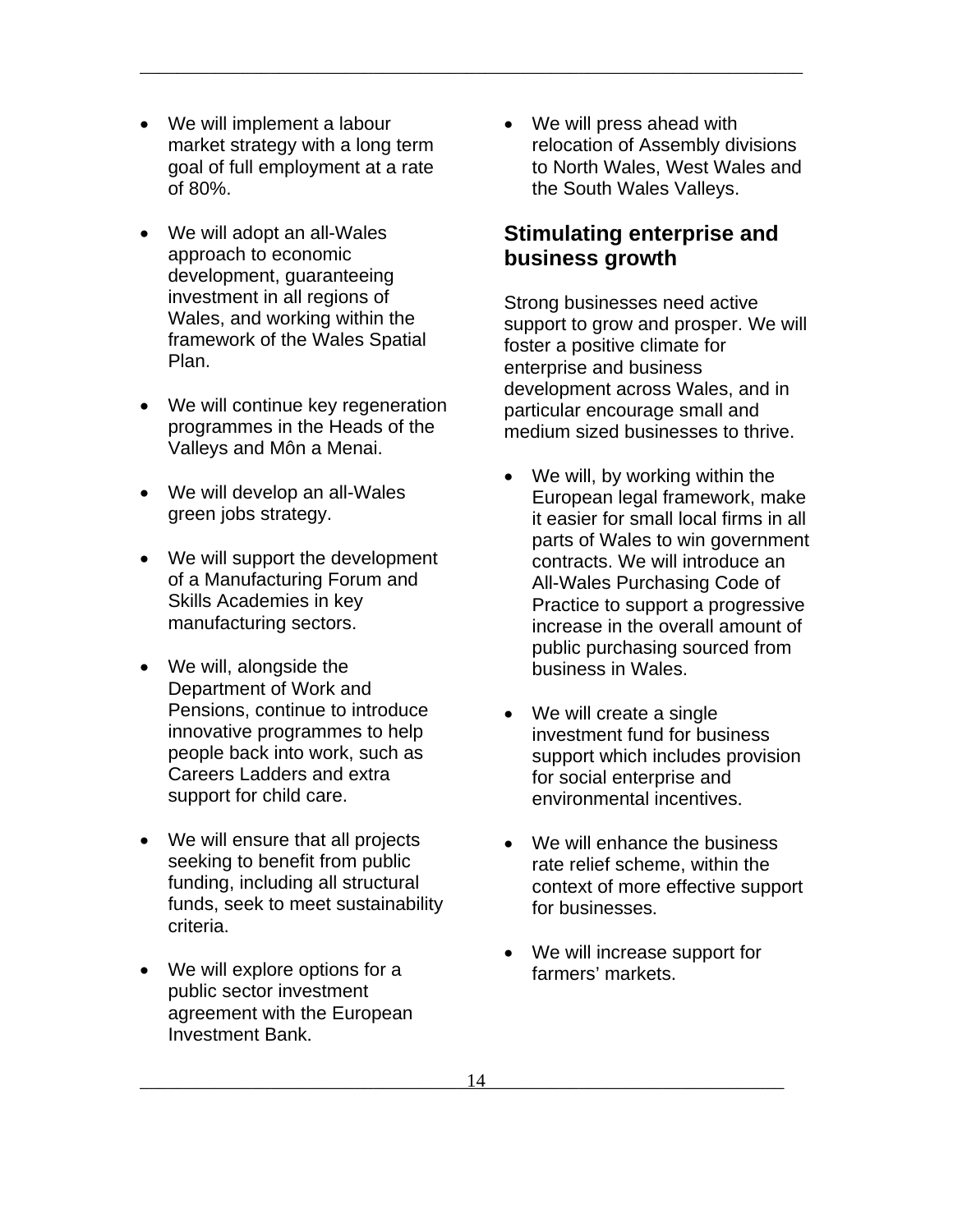#### **Promoting Tourism**

Tourism is vital to economic prosperity and job creation in many parts of Wales. Tourism should therefore be developed across Wales on a regional basis in order to make the most of local resources and assets.

- We will continue to promote Wales actively in external markets, drawing on our unique assets in culture, history and the environment.
- We will make strategic investments in facilities and employee skills.
- We will support the tourism industry as the market moves increasingly towards shorter and activity-based breaks.

#### **Enhancing skills for jobs**

We are committed to equipping young people and adults alike with the skills they need to fulfil their potential at work. Good skills also support the development and growth of businesses. To achieve this:

- We will develop a targeted programme to improve skill levels for current and future workplace needs.
- We will create and develop links between education and

entrepreneurship.

- We will support the development of NEWI to full University status.
- We will encourage procurement which incentivises training opportunities for the unemployed.
- We will commit to a Wales Union Learning Fund and a Union Modernisation Fund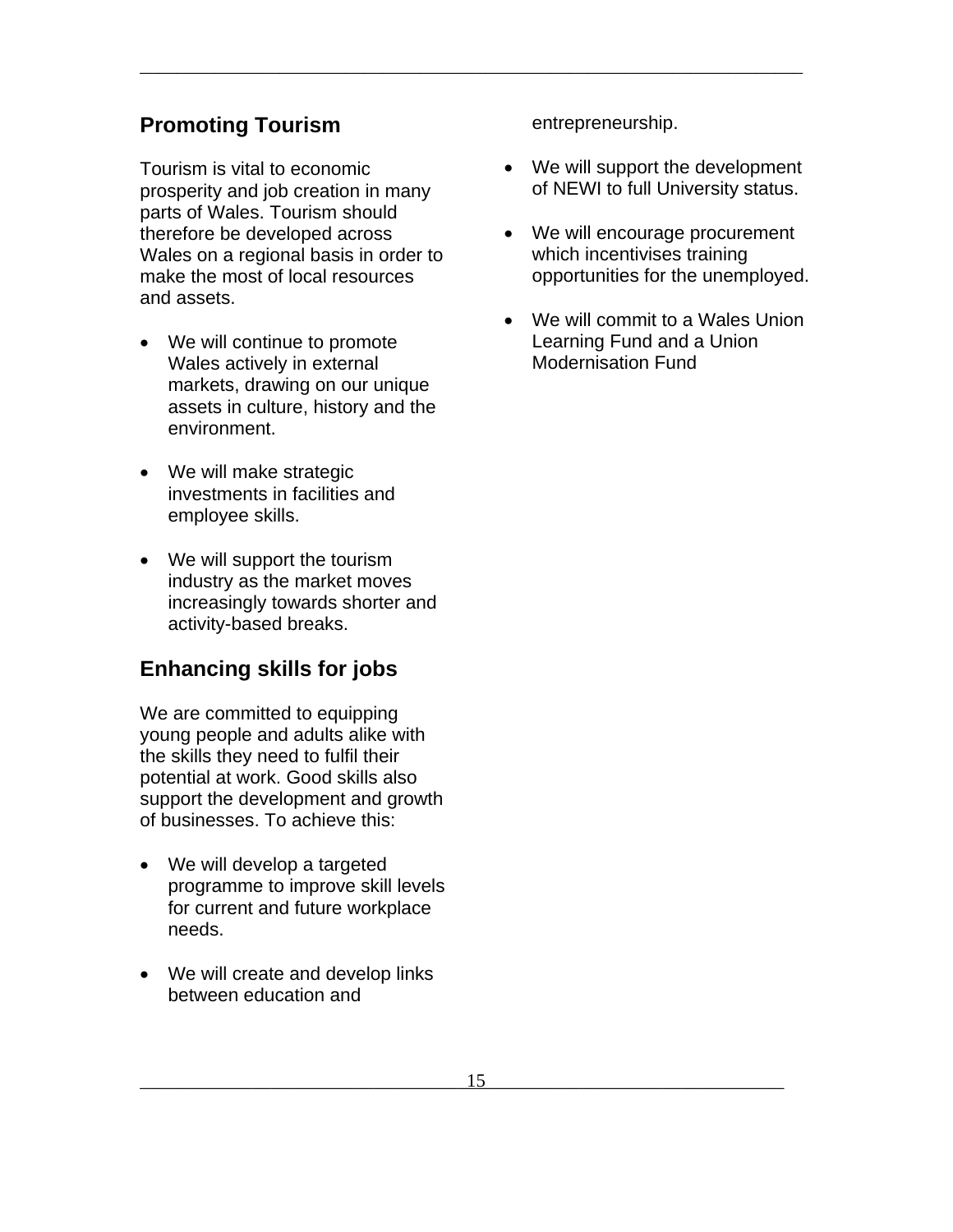### **5. Living Communities**

\_\_\_\_\_\_\_\_\_\_\_\_\_\_\_\_\_\_\_\_\_\_\_\_\_\_\_\_\_\_\_\_\_\_\_\_\_\_\_\_\_\_\_\_\_\_\_\_\_\_\_\_\_\_\_\_\_\_\_\_\_\_\_\_\_\_\_\_\_\_\_

\_\_\_\_\_\_\_\_\_\_\_\_\_\_\_\_\_\_\_\_\_\_\_\_\_\_\_\_\_\_\_\_\_\_\_\_\_\_\_\_\_\_\_\_\_\_\_\_\_\_\_\_\_\_\_\_\_\_\_\_\_\_\_\_

#### **5.1 A home for all**

Lack of good-quality housing affects people's health and well-being, and influences their long-term life chances. Everyone has the right to an affordable home as owner, as part-owner or as tenant. A stock of good-quality, affordable homes is the foundation of thriving local communities in all four corners of **Wales** 

The shortage of affordable housing, to rent or to buy, is one of the greatest challenges facing many communities in Wales. Many places are already experiencing very considerable housing pressure, with local people effectively priced out of the housing market, unable to afford a home. The resulting impact on individuals, families and communities is all too evident across Wales.

Our ambition is to ensure that all households, in all communities and irrespective of their means, can afford a decent home.

Working together, we will create new tools to ensure that housing is affordable in the areas of most severe housing pressure. We will also ensure that the supply of affordable housing increases by at least 6,500 over the next four years. We will also provide financial support to young people who want to buy

their first home in their own community but cannot afford to do so.

This programme of government commits us to:

- Meeting housing need
- Improving access to housing
- Increasing the supply of affordable housing
- Ensuring  $21^{st}$ -century housing

#### **Meeting housing need**

Many communities experience severe housing pressure, with house prices far outstripping local wages. We are committed to tackling this problem in the worst affected areas using our new powers.

- We will draw down legislative power to the Assembly in order to suspend the Right to Buy in areas of housing pressure.
- We will review and reissue Technical Advice Note (TAN) 20 with a view to allowing local authorities to use Language Impact Assessments for planning purposes in areas of housing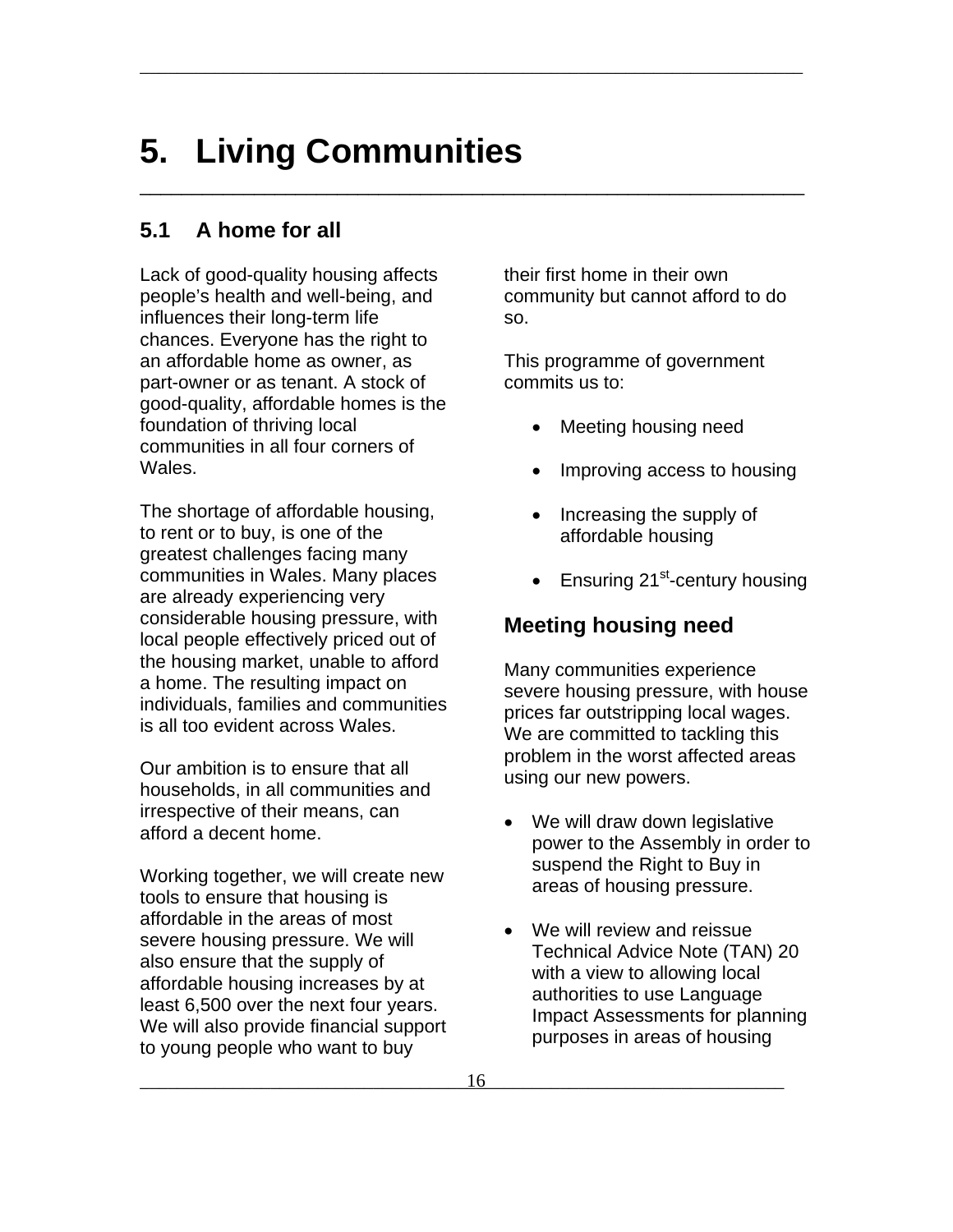pressure.

- We will provide local authorities with the ability to secure 100% affordable housing on development sites to meet local needs in areas of high housing pressure.
- We will, by drawing on the model of control of Houses in Multiple Occupation set out in the Housing Act 2004, aim to provide local authorities with the power to control the conversion of full-time dwellings into second homes in areas of housing pressure.

#### **Improving access to housing**

Getting onto the housing ladder is extremely difficult for many people on typical incomes in areas of high house prices.

- We will provide grants for firsttime buyers.
- We will, in the on-going review of TAN 6, extend the current agricultural and forestry worker dwelling category to a rural enterprise worker category for essential dwellings in the countryside.

#### **Increasing the supply of affordable housing**

We need to ensure that there is enough housing to meet people's needs in all communities. The era of long waiting lists for social housing

should end, and new build housing developments should include affordable homes. Together, we will ensure that the supply of affordable housing increases, through investing in social housing, including council housing, and stimulating the supply of affordable private sector homes.

- We will provide increased funding to support social housing.
- We will require all sizeable new housing developments to include a percentage of social housing reflecting local need.
- We will allow local authorities greater freedom to designate non-development sites for the sole purpose of affordable housing, taking into account the principles of adjacency and sustainability.
- We will reform and reissue guidance on 'affordability' and 'local' criteria for use in section 106 agreements.
- We will improve radically the supply of publicly-owned land, including land in the ownership of the Assembly government, for local, affordable housing.
- We will provide greater power of specificity in designating Assembly owned land for affordable housing purposes.
- We will promote the expansion of Community Land Trusts in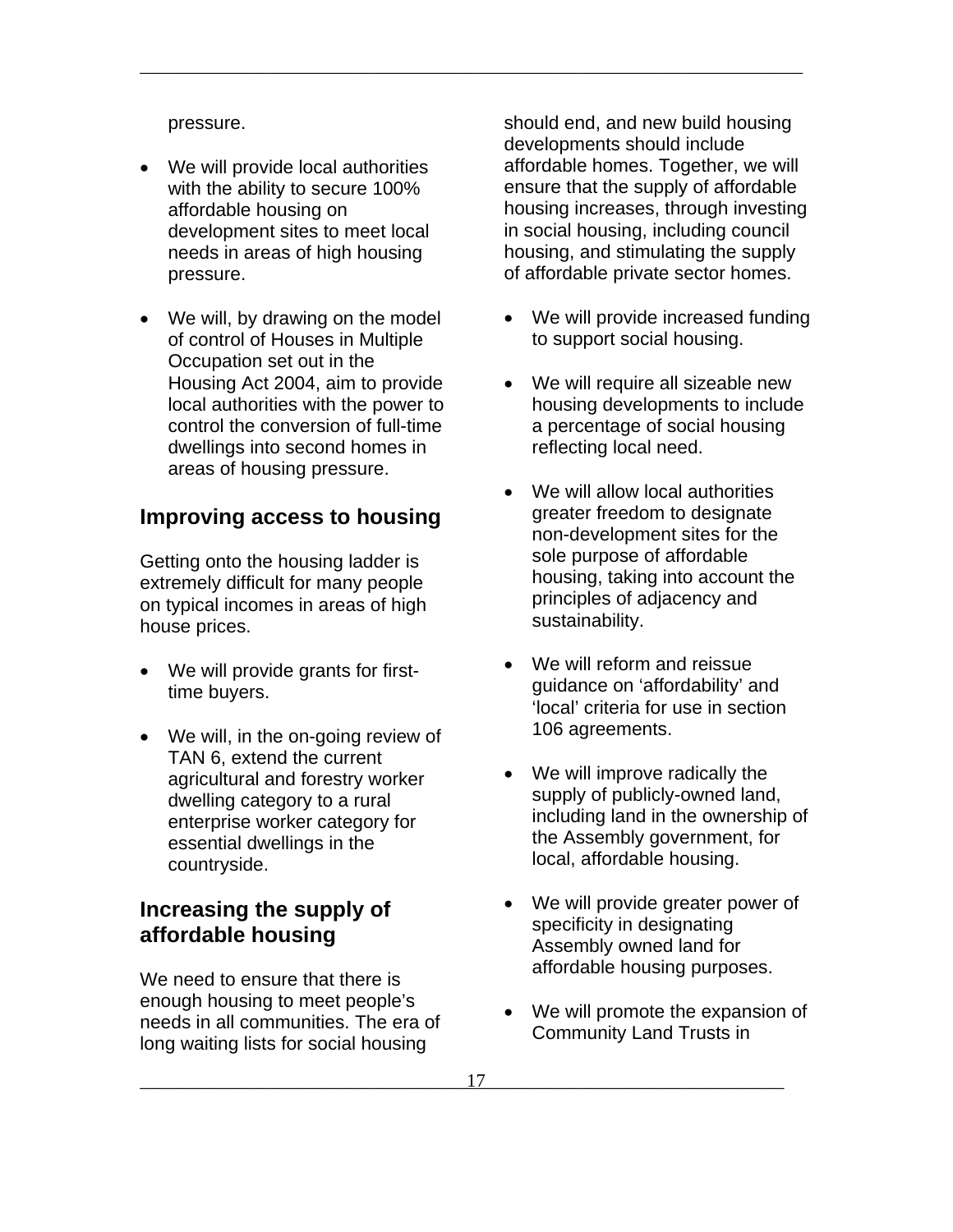Wales.

- We will lobby the Westminster government to provide greater discretion to charitable organisations in disposing of land below market value for affordable housing purposes.
- We will place a statutory duty on each local authority to prepare a delivery plan for affordable housing, consistent with their housing strategy, to include target numbers.

#### **21st-century social housing**

We are strongly committed to ensuring that social housing in Wales meets 21<sup>st</sup>-century standards.

- We will keep the Welsh Housing Quality Standard under review. Where, having secured the agreement of their local populations, individual local authorities put forward a case for compliance with the Standards to be achieved through an extended compliance timetable, and where applications are backed by a robust business plan, we will consider such applications on their individual merits.
- We will ensure that, where a stock transfer ballot has taken place within the lifetime of a council, no re-ballot should occur within that local authority term of office unless a significant change of circumstances can be demonstrated to have taken

place.

\_\_\_\_\_\_\_\_\_\_\_\_\_\_\_\_\_\_\_\_\_\_\_\_\_\_\_\_\_\_\_\_\_\_\_\_\_\_\_\_\_\_\_\_\_\_\_\_\_\_\_\_\_\_\_\_\_\_\_\_\_\_\_\_\_\_\_\_\_\_\_

- We will, where local authorities decide to hold stock transfer ballots, work actively to ensure that tenants have access to impartial advice.
- We will provide extra funding for the Supporting People programme over the four years of the Assembly term.

#### **Homelessness**

We will tackle homelessness in all of our communities. To do this:

We will produce a plan to confront homelessness over a decade, seeking new powers under the Government of Wales Act 2006, where such powers are necessary to the development and implementation of a Welsh strategy.

#### **5.2 Access for all**

Travelling across much of Wales can be lengthy and tortuous, whether travelling by car or public transport.

We envisage a Wales where travelling between communities in different parts of Wales is both easy and sustainable. We are firmly committed to creating better transport links, both road and rail, between the North and the West of Wales and the South.

A quarter of households all over Wales do not have a car and rely on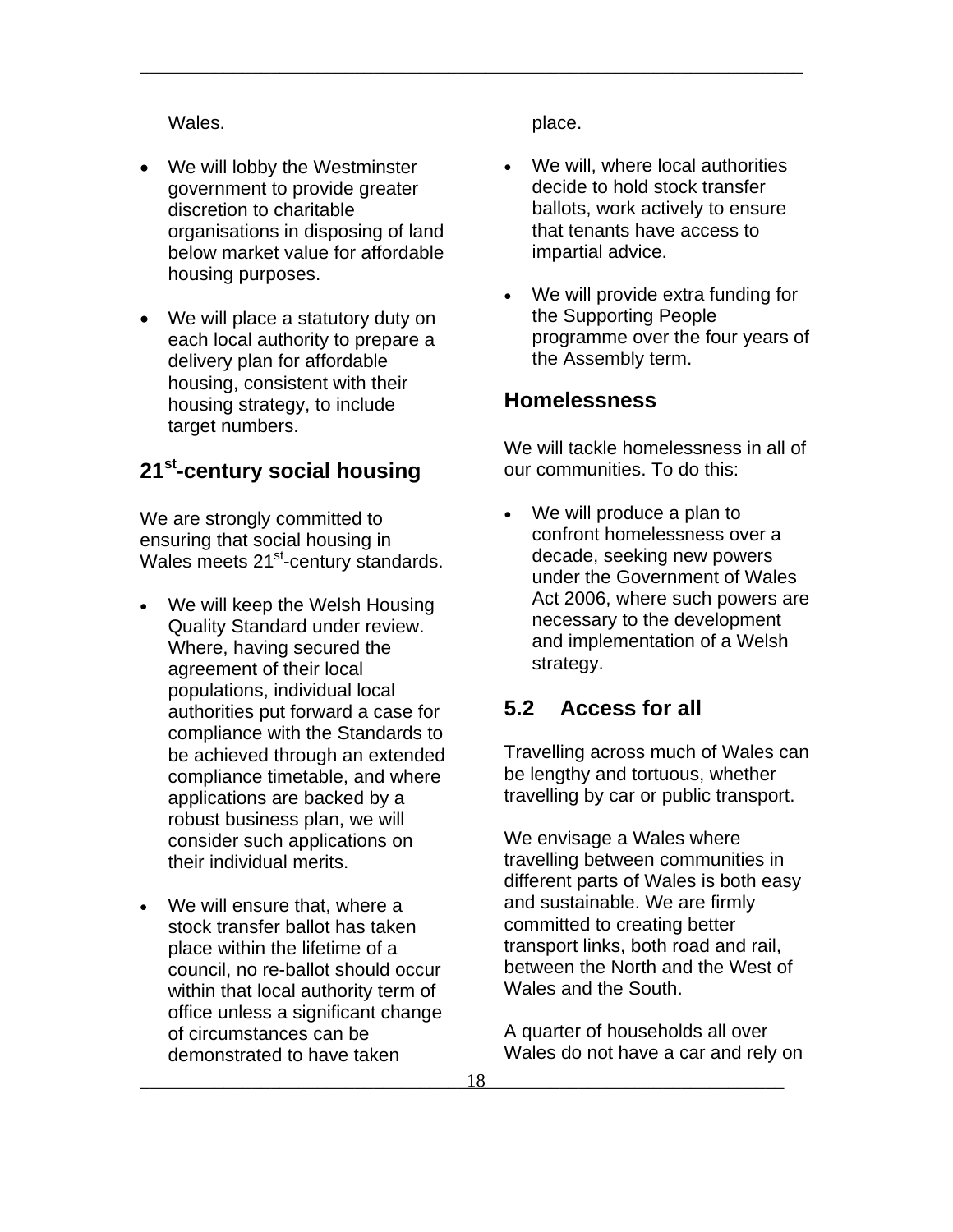public transport or walking or cycling. We will transform provision of bus services by investing in a modern, integrated public transport system. Better public transport will also help households in non-urban communities to be less dependent on car ownership, the costs of which can be prohibitive to those on low incomes.

Dramatic improvements to public transport will encourage people to reduce car use. This in turn will contribute to reducing Wales's carbon footprint.

Our programme of government over the next four years will involve:

- Improving regional and national transport
- Improving accessibility.

#### **Improve regional and national transport**

We will improve transport between communities across Wales by investing in many different modes of travel.

- We will develop and implement a programme for improved North-South links, including travel by road and rail.
- We will reduce rail travel time between the North and South of Wales.

• We will create a new all-Wales Traws Cambria transport network integrating long distance rail and coach routes with electronic cross-ticketing by 2011.

\_\_\_\_\_\_\_\_\_\_\_\_\_\_\_\_\_\_\_\_\_\_\_\_\_\_\_\_\_\_\_\_\_\_\_\_\_\_\_\_\_\_\_\_\_\_\_\_\_\_\_\_\_\_\_\_\_\_\_\_\_\_\_\_\_\_\_\_\_\_\_

- We will continue to improve the safety and quality of stations and platforms in all parts of Wales, introducing new trains and train services.
- We will introduce a National Transport Passenger Committee for Wales.
- We will improve arrangements for regional and national strategic planning for transport.
- We will press ahead with improvements to major road links between the North, the West and the South of Wales, investing over £50 million for this purpose over the four year Assembly term.

#### **Improving Access**

Most journeys are local - going shopping, taking children to school, getting to work or keeping hospital appointments. To improve local transport:

- We will use new powers for local authorities to plan and support new bus routes to improve links between communities.
- We will enhance and link up cycle routes on an all-Wales basis.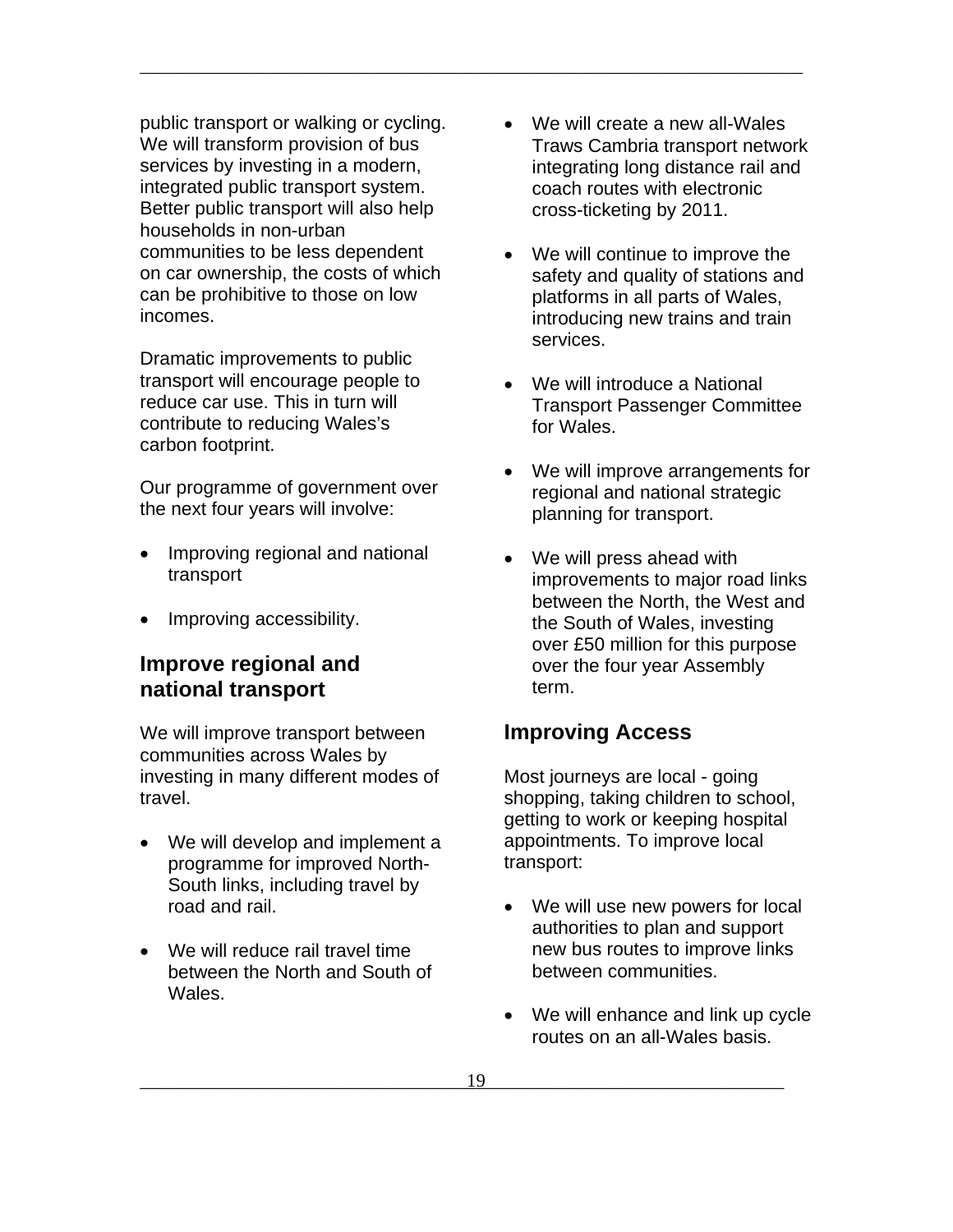- We will enhance rail discount arrangements for pensioners.
- We will support transport sustainability with investment in community transport, cycling, safe routes to school and 20 mph zones.
- We will pursue legislation on improved school transport.

• We will develop a plan to move freight from road to rail.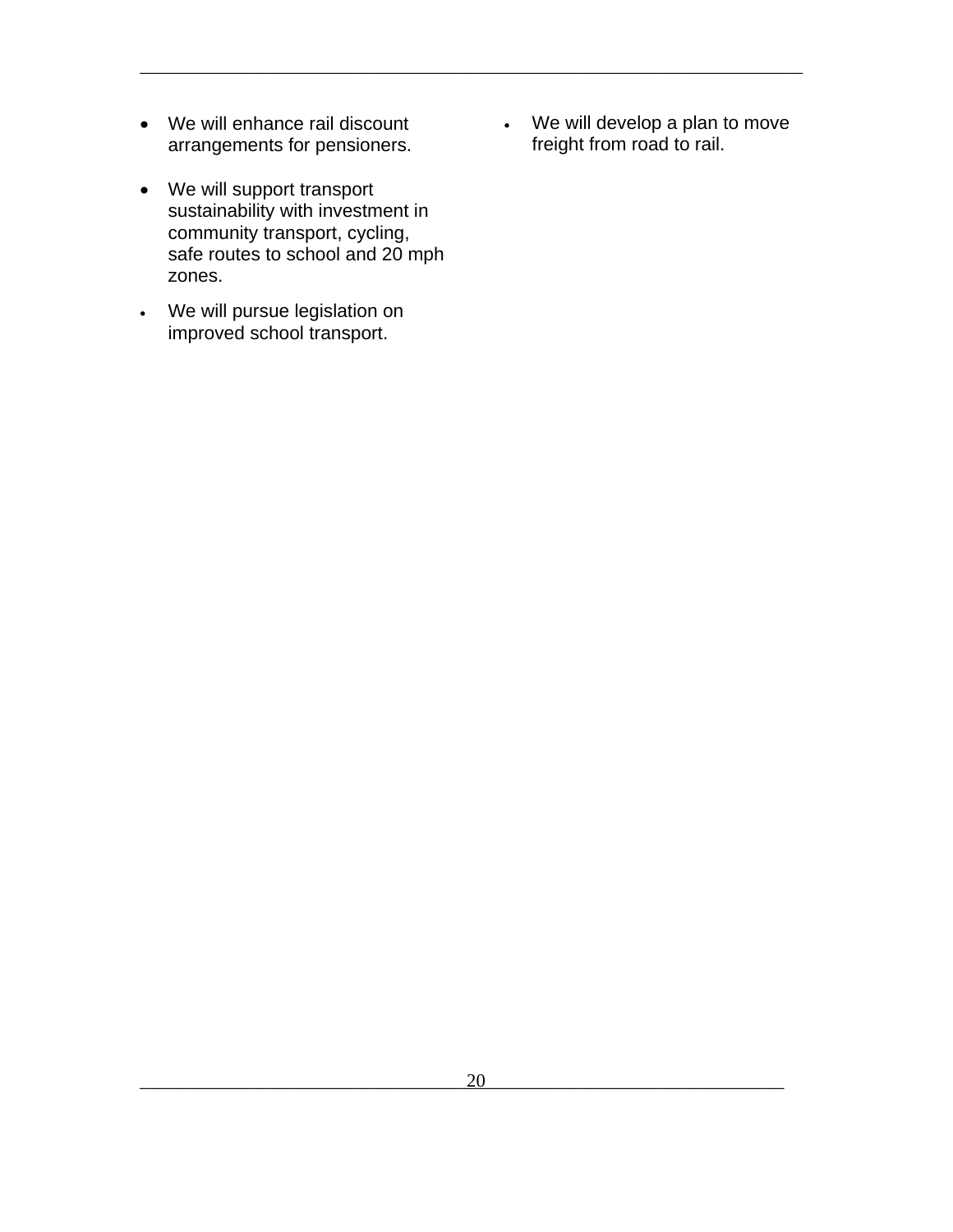### **6. Learning for Life**

\_\_\_\_\_\_\_\_\_\_\_\_\_\_\_\_\_\_\_\_\_\_\_\_\_\_\_\_\_\_\_\_\_\_\_\_\_\_\_\_\_\_\_\_\_\_\_\_\_\_\_\_\_\_\_\_\_\_\_\_\_\_\_\_\_\_\_\_\_\_\_

\_\_\_\_\_\_\_\_\_\_\_\_\_\_\_\_\_\_\_\_\_\_\_\_\_\_\_\_\_\_\_\_\_\_\_\_\_\_\_\_\_\_\_\_\_\_\_\_\_\_\_\_\_\_\_\_\_\_\_\_\_\_\_\_

Education brings empowerment. A learning culture helps to achieve social justice, ensure economic productivity and meet the challenges of new technology. It helps us to have a better understanding of our place in the world, of looking to the past in order to deliver a better future for the people of Wales.

Young people's educational achievement at sixteen can have a significant impact on the likelihood of them getting a job and on the pay levels of that job. Many young people have yet to achieve their full potential. Many of Wales' adults also need help and support to start - or continue - learning later in life.

Our vision is of a society in which learning throughout life is the norm, where the people of Wales are actively engaged in acquiring new knowledge and skills from childhood to old age. We will meet the challenge of improving the level of qualifications attained by our children, young people, and adults too. We will build upon our partnership with education providers, staff and parents to create the best possible schools for the future.

As a government, our unwavering commitment is to give the children of Wales the best start in life, through providing a first-class education for all children, whatever their social

origins or wherever they live. We are also strongly committed to promoting and supporting learning for adults, whether in further education, higher education or community-based learning.

Our programme for government involves:

- Establishing a right to learning
- Reforming funding
- Ensuring the best start for young children
- Creating  $21^{st}$ -century schools
- Developing adult learning

#### **Establishing a right to learn**

Everyone, from whatever background, of whatever age and whether Welsh-speaking or Englishspeaking, has the right to an education.

• We will provide a governmentguaranteed right, backed up with new money, to education and accredited training until the age of eighteen, including a broaderbased baccalaureate, incorporating vocational and academic learning opportunities,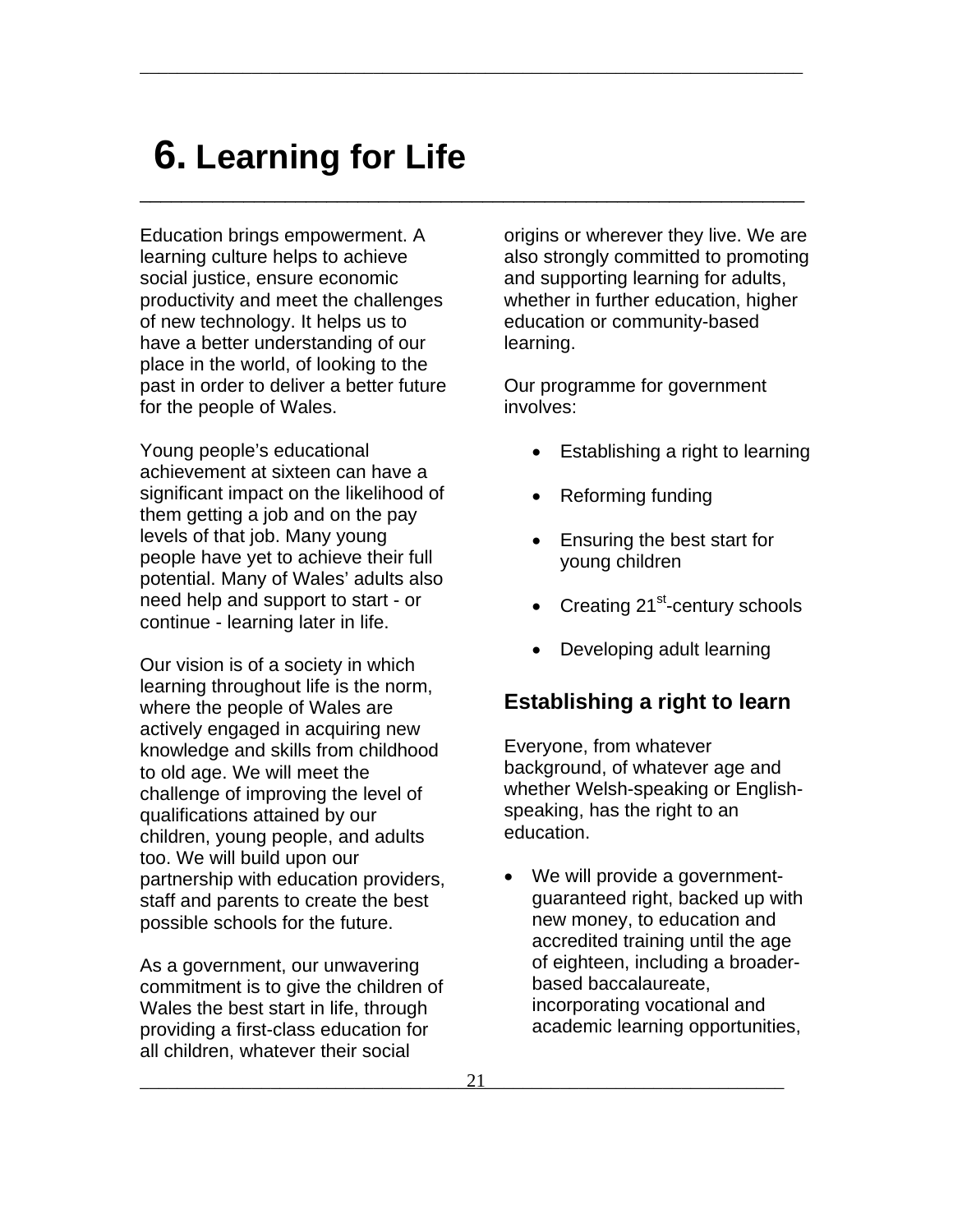with a legislative framework.

- We will set out a new policy agreement with Local Education Authorities to require them to assess the demand for Welshmedium education, including surveying parental wishes, and to produce a resulting School Organisation Plan, setting out clear steps to meet need.
- We will create a national Welshmedium Education Strategy to develop effective provision from nursery through to further and higher education backed up by an implementation programme.
- We will continue to develop a distinctive curriculum that is appropriate for Wales.
- We will establish a Welshmedium Higher Education Network - the Federal College *-* in order to ensure Welsh-medium provision in our universities*.*
- We will explore the establishment of a Welsh for Adults Unit with sufficient funding, giving priority to tutor education.

#### **Reforming funding**

We must get funding arrangements in place that allow schools and colleges to plan for the future.

• We will reform funding arrangements for schools and Further Education colleges,

including moving to three year funding.

\_\_\_\_\_\_\_\_\_\_\_\_\_\_\_\_\_\_\_\_\_\_\_\_\_\_\_\_\_\_\_\_\_\_\_\_\_\_\_\_\_\_\_\_\_\_\_\_\_\_\_\_\_\_\_\_\_\_\_\_\_\_\_\_\_\_\_\_\_\_\_

- We will work with local authorities, unions, professional groups and parents to review the formula through which schools are funded, including ways of mitigating the impact of large scale fluctuations in pupil numbers, so as to provide schools with a secure basis from which to plan.
- We will continue the existing grant arrangements for small and rural schools, making greater use of school buildings to improve viability.

#### **Ensuring the best start for young children**

We are determined that very young children will have every opportunity to develop and grow in a happy, healthy and supportive environment. In our programme of government over the four year term:

• We will commit to progressing provision of universal, affordable childcare, with additional budget support during the Assembly term, including extended free, full-time, high-quality childcare for two year olds in areas of greatest need.

#### **Creating 21st-century schools**

Schools need to be fit for purpose and properly funded, with highly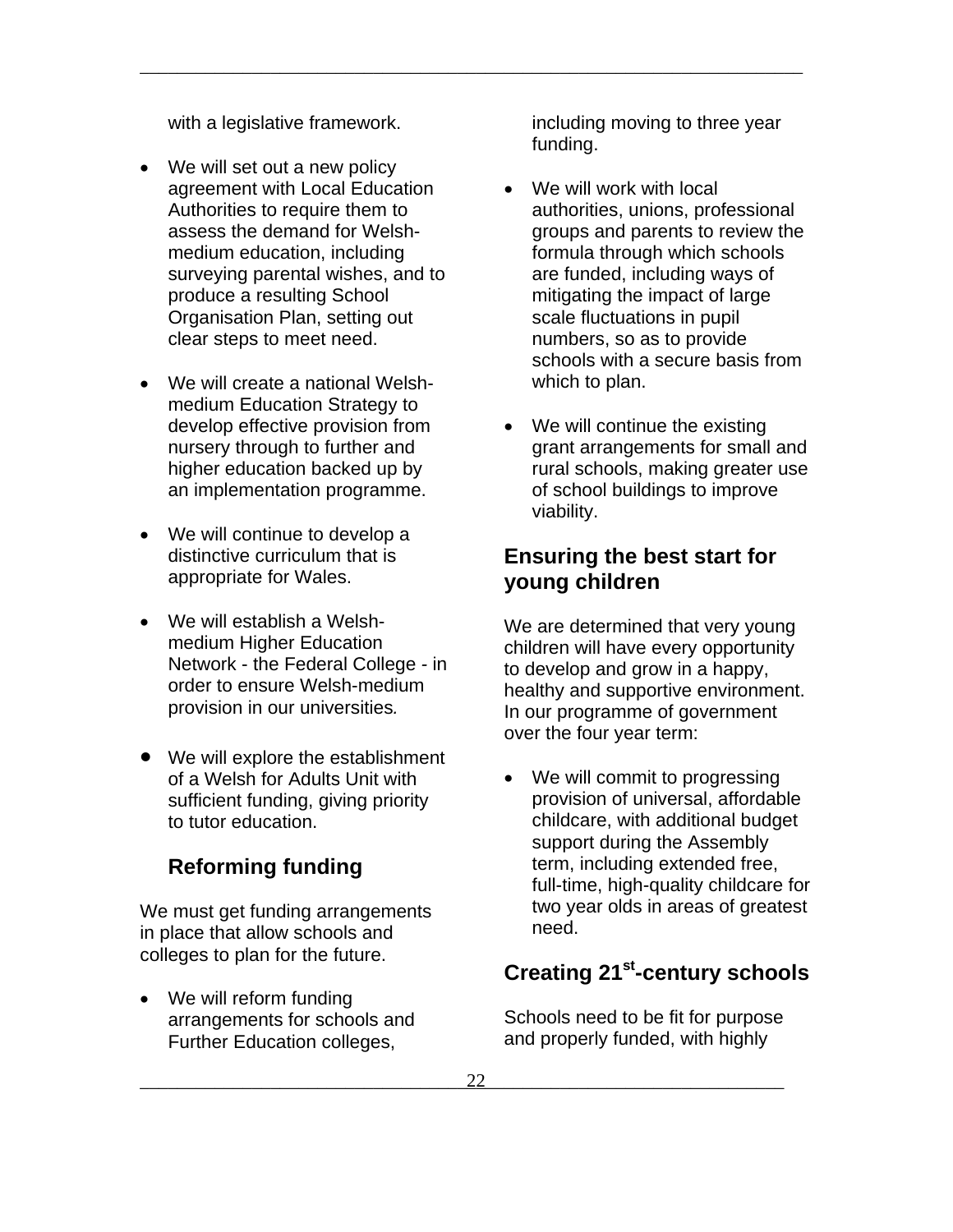professional and motivated staff. Children must be able to get the support and resources they need, and follow a curriculum which inspires and encourages achievement.

Schools must work in partnership with parents and the community to deliver real and lasting benefits for all children, whatever their background.

To meet these challenges, our programme of government is that, over the four year term:

- We will deliver radical reductions in class sizes for three to seven year olds.
- We will support the development of community schools, to include better integration of sporting opportunities in both schools and communities.
- We will continue a major capital investment programme to upgrade school buildings, exceeding the sums provided over the previous four years.
- We will institute a programme of increased investment in sustainable school buildings, to include provision of water sprinklers.
- We will provide more resources for physical education in schools and we will promote the retention of school playing fields.

• We will initiate a pilot scheme for laptops for children.

- We will bring forward legislation on Additional Learning Needs.
- We will establish an enquiry into disengagement from learning amongst children and young people to look at evidence of what works. The remit will include the transition from primary to secondary schools, the curriculum, the delivery of post-16 education and the potential of personalised learning.
- We will maintain the programme of free school breakfasts.
- We will assess the impact on secondary school funding of developments in the 14 – 19 curriculum, and will bring forward proposals for discussion on post-14 education accordingly.
- We will review the way in which we measure educational attainment, including the use of free school meals as an indicator in this field.
- We will develop a national structure for classroom assistants.
- We will support pilot schemes for Saturday and summer schools for sport, music and the arts.
- We will develop opportunities for schools and colleges to work with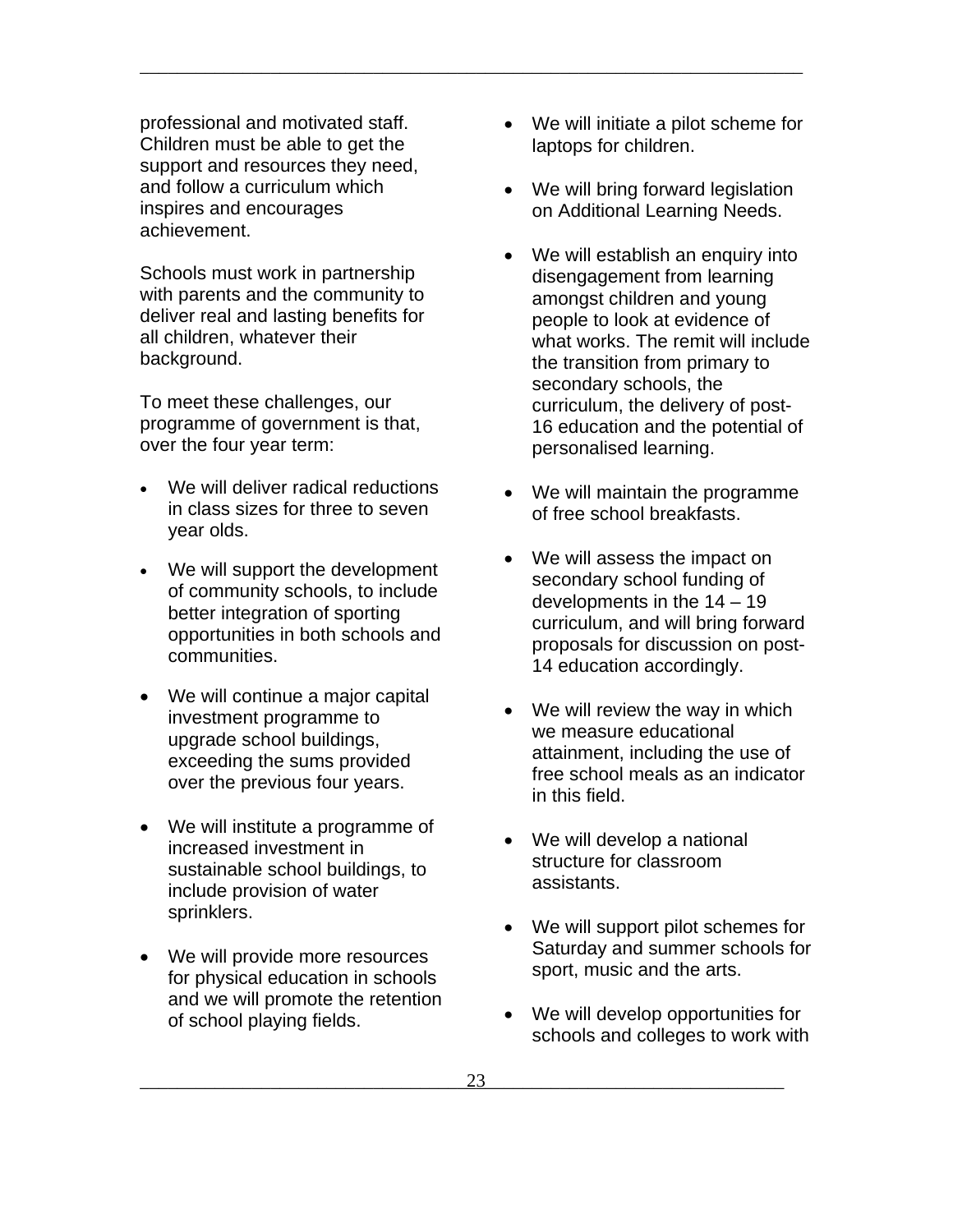local sports clubs and invest further in sports coaching.

\_\_\_\_\_\_\_\_\_\_\_\_\_\_\_\_\_\_\_\_\_\_\_\_\_\_\_\_\_\_\_\_\_\_\_\_\_\_\_\_\_\_\_\_\_\_\_\_\_\_\_\_\_\_\_\_\_\_\_\_\_\_\_\_\_\_\_\_\_\_\_

- We will investigate ways in which volunteering by young people can be better recognised and rewarded.
- We will assess the impact on educational provision of new patterns of in-migration, particularly from accession countries.

#### **Developing adult learning**

Wales has a strong network of colleges and universities offering further and higher education. We will maximise the economic, social and cultural impact of colleges and universities on learners and on the wider community. We are resolved to develop a further and higher education system which offers a broad range of learning opportunities, is responsive to the needs of students and employers, and tackles poverty and disadvantage. We are committed to widening participation in higher education. All educational institutions will be strongly encouraged to work together to make the most of their resources and provide the widest possible range of opportunities.

To do this:

• We will provide extra assistance with student debt and maintain existing fee levels in Wales up to and including 2009/10. We will

maintain the current level of resource throughout the four year Assembly term, doing whatever is possible to mitigate the effects on Welsh-domiciled students if the Westminster government lifts the cap on fees in 2009.

- We will substantially increase the number of apprenticeships.
- We will make full use of the Webb Report into Further Education in Wales to develop a system which is responsive to the needs and priorities of local communities, employers and the local and regional economy. A partnership approach will continue to provide the bedrock of our approach in this area.
- We will work to widen participation for all ages in further and higher education, promoting adult and community learning both in relation to employability and the wider benefits which education brings.
- We will ensure that extra funding is tied to new approaches in higher education, to develop proposals for joint working and for the further development of inter-University agreements for co-working between departments across Wales.
- We will establish a new National Youth Service Fund.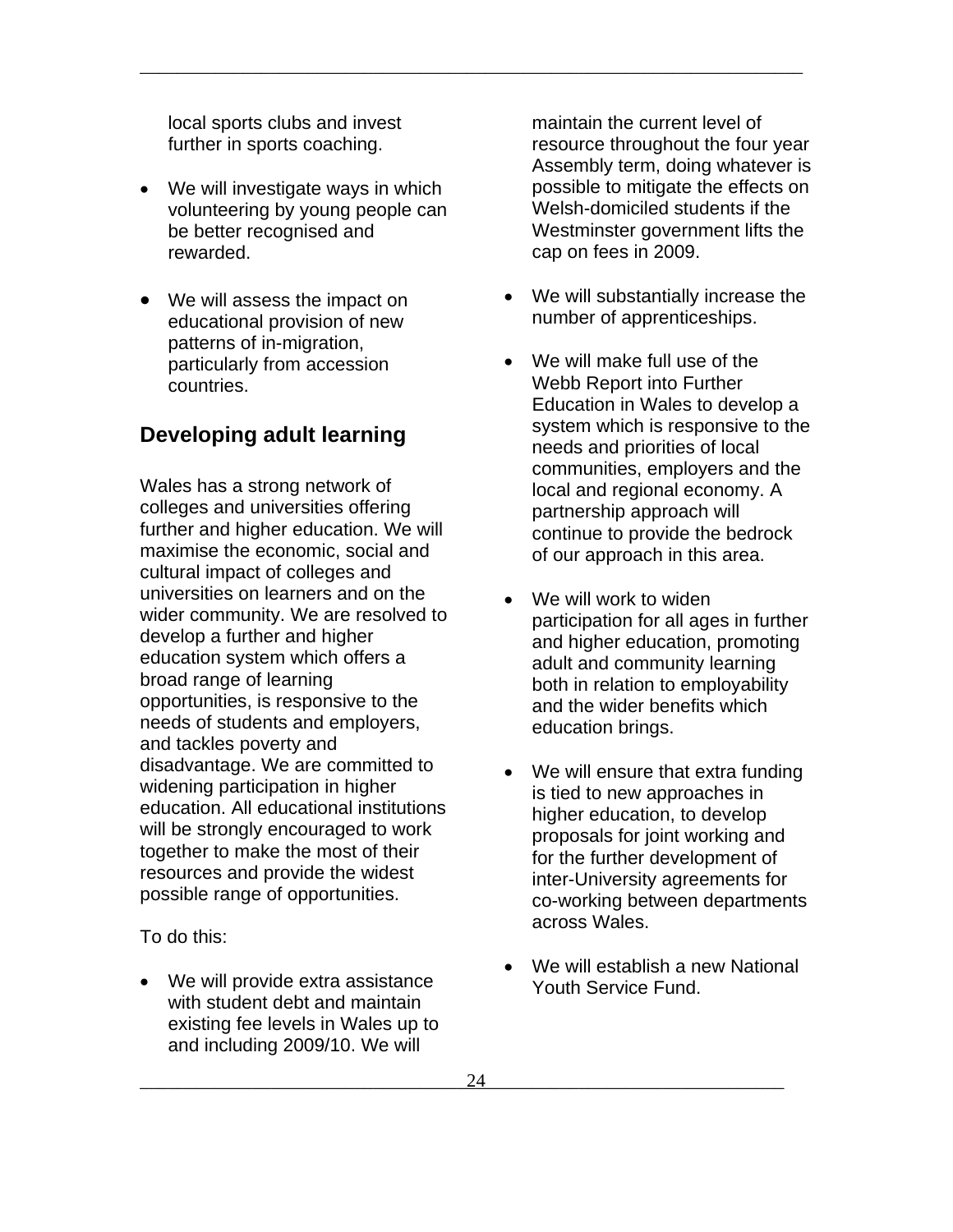- We will work to establish a National Science Academy.
- We will establish new National Research Centres.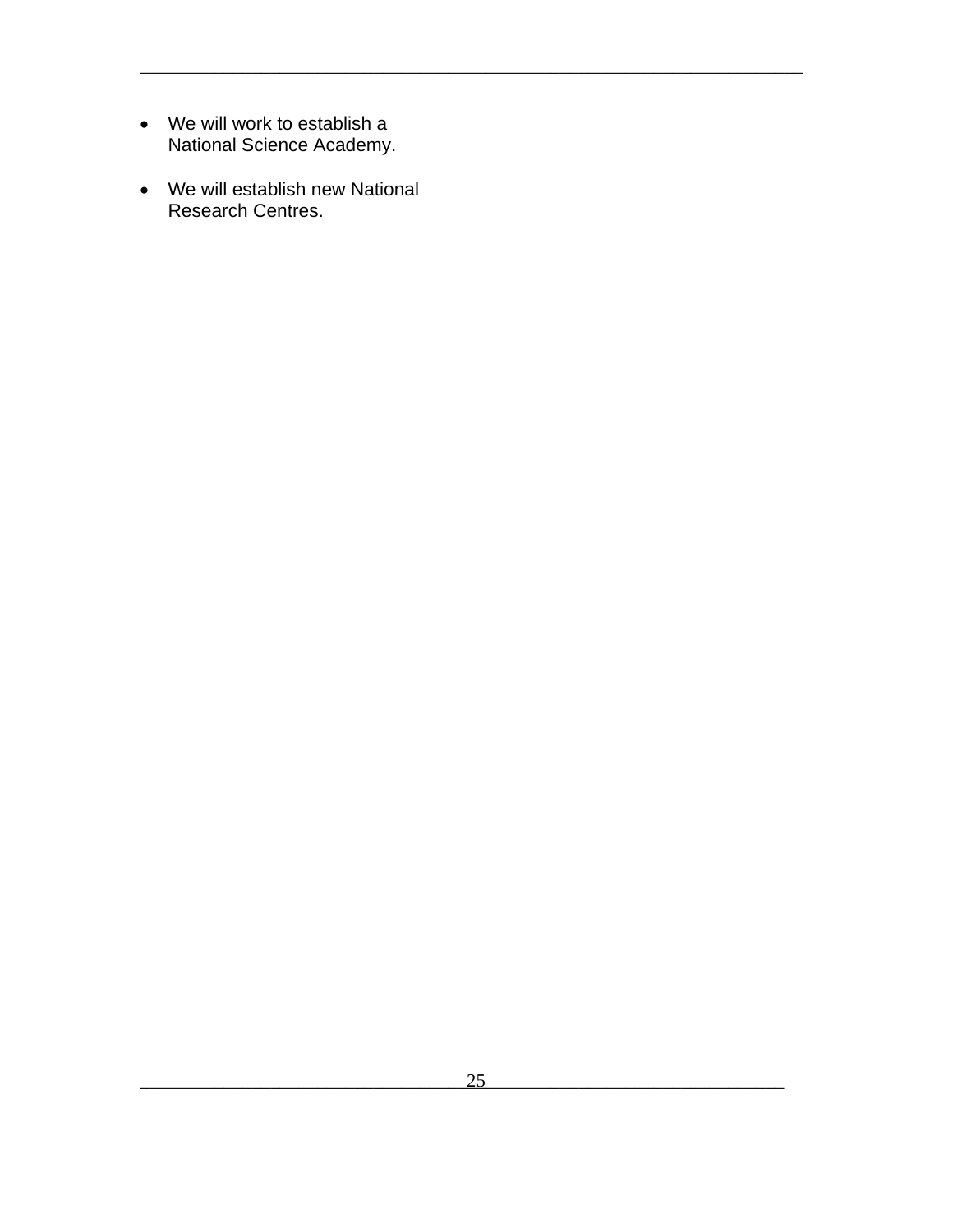### **7. A Fair and Just Society**

\_\_\_\_\_\_\_\_\_\_\_\_\_\_\_\_\_\_\_\_\_\_\_\_\_\_\_\_\_\_\_\_\_\_\_\_\_\_\_\_\_\_\_\_\_\_\_\_\_\_\_\_\_\_\_\_\_\_\_\_\_\_\_\_\_\_\_\_\_\_\_

\_\_\_\_\_\_\_\_\_\_\_\_\_\_\_\_\_\_\_\_\_\_\_\_\_\_\_\_\_\_\_\_\_\_\_\_\_\_\_\_\_\_\_\_\_\_\_\_\_\_\_\_\_\_\_\_\_\_\_\_\_\_\_\_

Our vision is of a fair and just Wales, in which all citizens are empowered to determine their own lives and to shape the communities in which they live.

Our ambition is a Wales where everyone achieves their full human potential and everyone can live free from poverty, discrimination, fear or abuse.

The government will be unswerving in its adherence to the principles of inclusion, pluralism and fairness. We will ensure that all sections of the Welsh population are engaged as citizens. Our programme emphasises tackling the causes – rather than just the symptoms – of problematic behaviour and protects vulnerable individuals or groups from suffering harm or discrimination.

We are firmly committed to supporting and including those who are marginalised from society. We will offer appropriate and effective treatment and support to re-engage with the wider community and to ensure that the wider community is fully inclusive.

We want to see a fair system of youth and criminal justice, in which the people of Wales have every confidence.

Our programme of government involves:

- Promoting equality
- Enhancing citizenship and community cohesion
- Regenerating communities
- Tackling child poverty
- Ensuring an effective youth and criminal justice system

#### **Promoting equality**

We recognise that if some individuals and groups are discriminated against arbitrarily, this damages their life chances. We aim to foster cohesive, plural and just communities where people, regardless of physical ability, gender, sexual orientation, race, creed or language, can feel valued.

Over the next four years:

• We will work to make a success of the new Single Equality Body in Wales, drawing on the autonomous experience of this approach in Northern Ireland.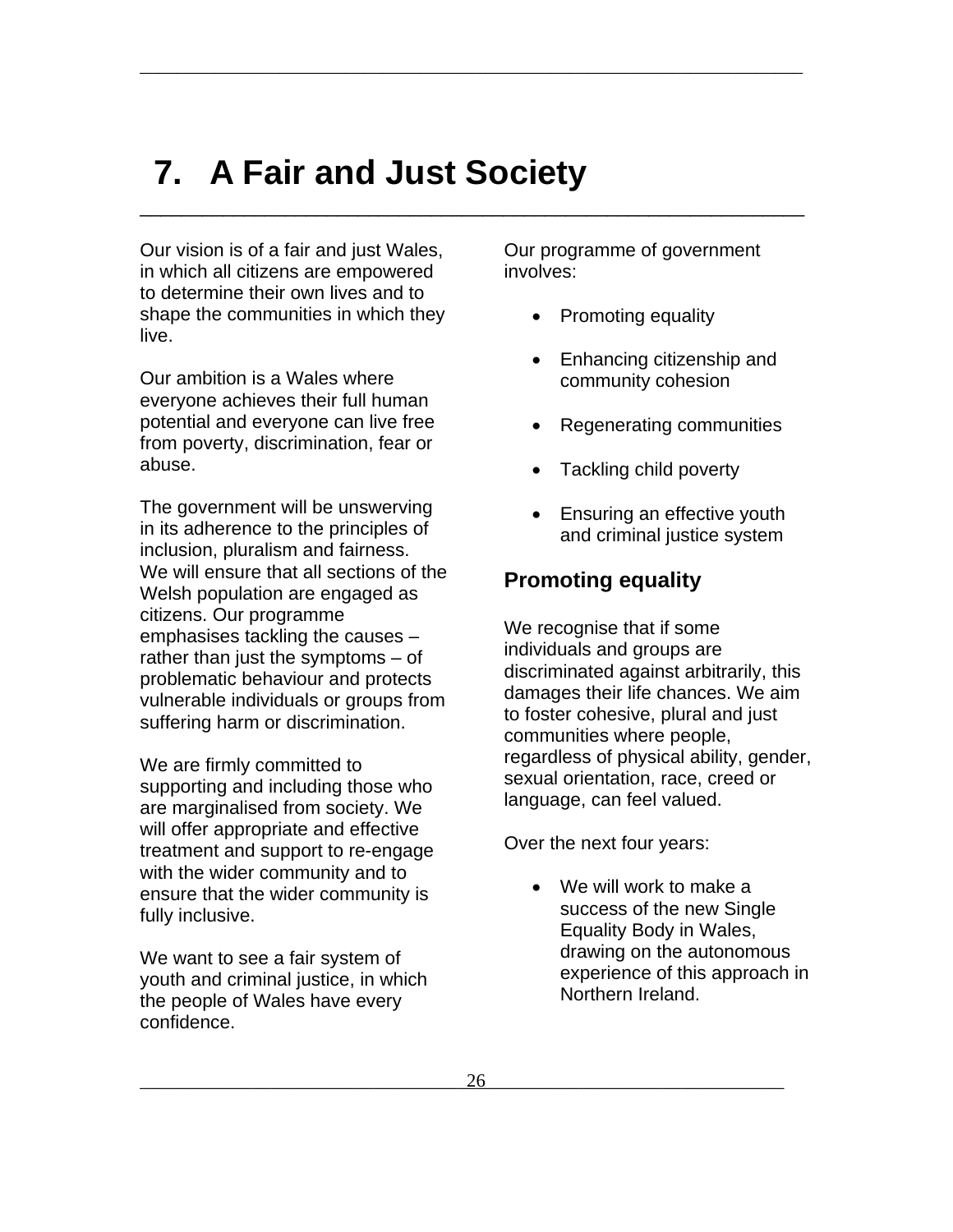- We will, continue and extend collaboration with the Interfaith Forum to promote understanding across cultures and faiths and further develop and disseminate good practice models in Welsh public bodies which acknowledge and celebrate both diversity and commonalities.
- We will explore and implement new ways of engaging citizens through participative and deliberative methods.
- We will implement the All-Wales Strategy on Gypsies and Travellers.
- We will refine and implement the Refugee Inclusion Strategy including the recommendations on the interests of unaccompanied asylum-seeking children.
- We will develop a strategy to reduce hate crime.

#### **Enhancing citizenship and community cohesion**

We will develop and implement an overarching, all-Wales community cohesion strategy. As part of this strategy:

• We will establish units in every local authority area, encouraging positive citizenship, discouraging and addressing anti-social behaviour through strategies such as mediation, reparation

orders, child safety orders and acceptable behaviour contracts.

We will develop and implement an All-Wales Alcohol Reduction Strategy aiming to increase the number of drug and alcohol rehabilitation places available in Wales.

- We will, in relation to substance misuse, further integrate the principles of harm-reduction models by considering, if the evidence supports it, the adoption of the pilot programmes currently under way in England.
- We will take forward the report into substance misuse counselling services produced earlier in 2007, including workforce development and the establishment of an All-Wales Group to oversee standards and services.
- We will review the effectiveness of harm-reduction education programmes in schools.

#### **Regenerating Communities**

We are strongly resolved to regenerate diverse communities, of place and of people, across Wales. We will empower people to rebuild the social, economic and cultural fabric of their communities and we will engage positively and purposefully with community representatives.

Over the next four years: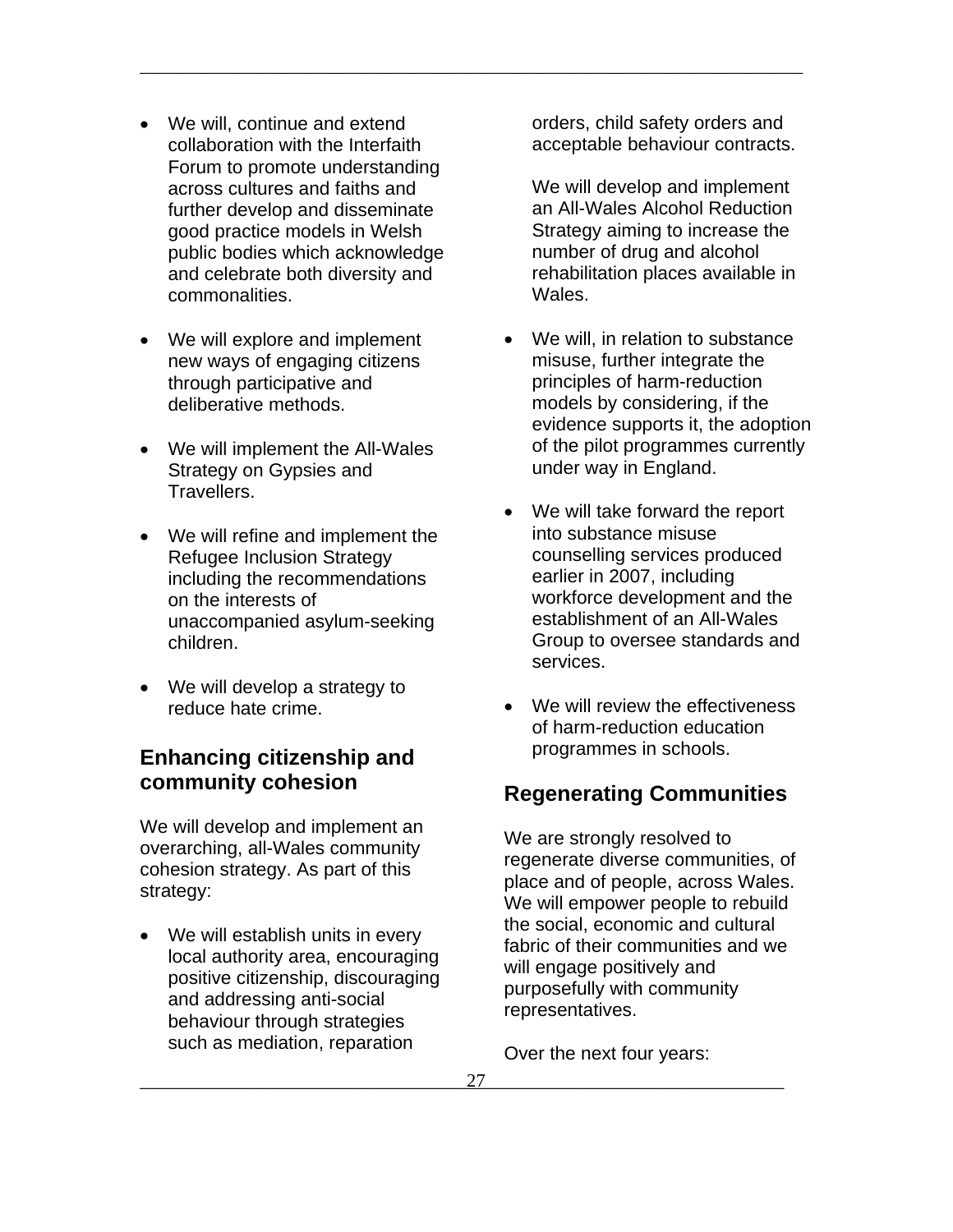- We will provide extra help for pensioners with council tax.
- We will establish integrated and cross-cutting initiatives aimed at economic development and regeneration, particularly in areas of high deprivation - the existing models of the Heads of the Valleys Programme and Môn a Menai will be exemplars.
- We will reinstate and refocus the Post Office Development Fund, exploring with local government colleagues, ways in which Post Offices might better be used for local authority, business and other local services and also encouraging the location of free ATMs in post offices.
- We will work together to develop Communities First into its Communities Next phase, drawing on the experience of the wider community development movement in Wales and the findings of the Interim Evaluation of the programme.
- We will embed and implement in full the strategy relating to the support and co-ordination of advice services in Wales, so that comprehensive benefit advice is available in all local authority areas.
- We will continue and further support the Voluntary Sector Scheme and further enhance the role of the sector in policy

formation.

\_\_\_\_\_\_\_\_\_\_\_\_\_\_\_\_\_\_\_\_\_\_\_\_\_\_\_\_\_\_\_\_\_\_\_\_\_\_\_\_\_\_\_\_\_\_\_\_\_\_\_\_\_\_\_\_\_\_\_\_\_\_\_\_\_\_\_\_\_\_\_

#### **Tackling child poverty**

We recognise that child poverty, including severe child poverty, is a matter of great concern, whilst recognising that progress has been made.

We underline again the need for cross-cutting policies and programmes to tackle child poverty (and the poverty experienced by those families and communities all over Wales within which poor children live). This government commits itself to developing Walesspecific solutions and to integrating strategies with appropriate programmes that are currently within the competence of the Westminster government. To this end:

- We will support the aim to halve child poverty by 2010 and eradicate child poverty by 2020.
- We will implement an extra Children's Bond for all children entering school.
- We will legislate to establish a duty on public agencies to make and demonstrate their contribution to ending child poverty.
- We will establish an 'expert group' to address the further and wider policy requirements necessary to meet the targets set in *Eradicating Child Poverty in Wales – Measuring Success*.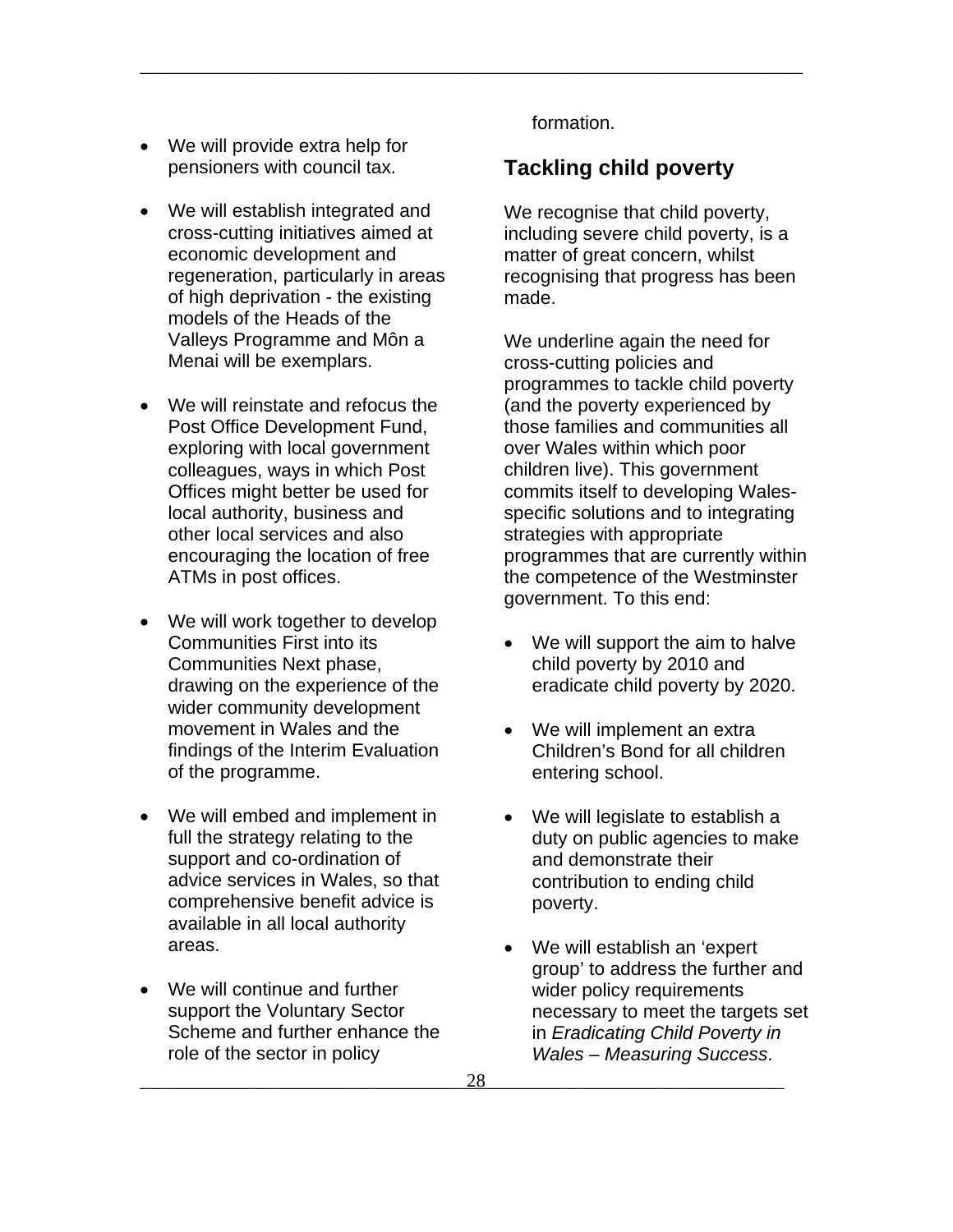- We will instigate a robust evaluative review of the outcomes of existing anti-poverty programmes in Wales with the intention of building, where appropriate, on programme achievements while establishing robust and demonstrable outcome benchmarks and sound practice and evaluation methodologies for planned programmes (for example, Communities Next).
- We will, as part of this process, integrate the various available and salient datasets on the extent of child poverty in Wales and the outcomes of policy interventions and also audit and integrate, where possible, existing antipoverty programmes such as Communities First, Flying Start, Job Centre Plus, Job Match etc.
- We will adopt the Wales Spatial Plan as an integrating tool in this policy area.
- We will establish credit unions as a form of social enterprise – in
- We will, against the background of universal coverage ensure access to a credit union for every secondary school in Wales by 2011.
- We will further develop the ability of Welsh credit unions to take deposits of Child Trust Fund accounts.

#### **Ensuring an Effective Youth and Criminal Justice System**

\_\_\_\_\_\_\_\_\_\_\_\_\_\_\_\_\_\_\_\_\_\_\_\_\_\_\_\_\_\_\_\_\_\_\_\_\_\_\_\_\_\_\_\_\_\_\_\_\_\_\_\_\_\_\_\_\_\_\_\_\_\_\_\_\_\_\_\_\_\_\_

We are firmly committed to tackling the root causes of problematic behaviour, wherever it occurs, in a robust way. We aim to prevent offending and re-offending amongst young people. We will also consider the potential for devolution of some or all of the criminal justice system.

In our programme of government:

- We will continue prioritisation of preventative intervention and non-custodial solutions in relation to youth offending and youth justice matters (a) in the funding of these areas (b) in the use of diversion from custody strategies consistent with an emphasis on evidence on efficacy.
- We will consider effective models of cross-cutting practice between the youth justice system and education, housing and mental health services.
- as a form of social enterprise in  $\bullet$  We will consider the evidence for all parts of Wales. the devolution of the criminal justice system within the contexts of (a) devolution of funding and (b) moves towards the establishment of a single administration of justice in Wales.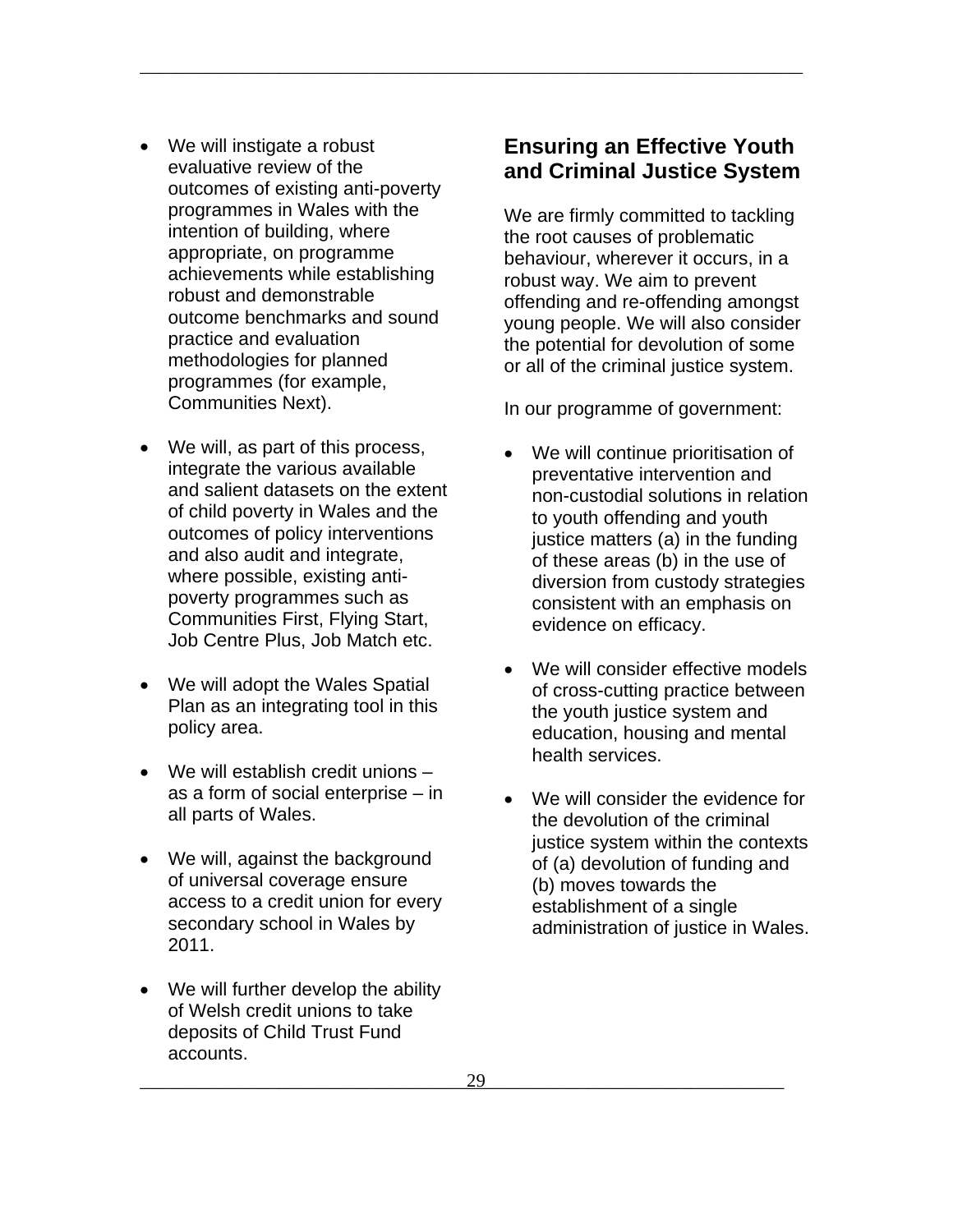### **8. A Sustainable Environment**

\_\_\_\_\_\_\_\_\_\_\_\_\_\_\_\_\_\_\_\_\_\_\_\_\_\_\_\_\_\_\_\_\_\_\_\_\_\_\_\_\_\_\_\_\_\_\_\_\_\_\_\_\_\_\_\_\_\_\_\_\_\_\_\_\_\_\_\_\_\_\_

\_\_\_\_\_\_\_\_\_\_\_\_\_\_\_\_\_\_\_\_\_\_\_\_\_\_\_\_\_\_\_\_\_\_\_\_\_\_\_\_\_\_\_\_\_\_\_\_\_\_\_\_\_\_\_\_\_\_\_\_\_\_\_\_

Climate change is the greatest threat facing humanity. Everyone in Wales has a contribution to make in tackling it – individuals, households, businesses, public services and community groups. This government, through its commitment to sustainable development, must be at the forefront of that campaign.

Wales has a rich and diverse environment in rural and urban areas alike that needs to be protected and enhanced for people now and for generations to come.

The local environment matters and communities are blighted by littering, fly-tipping and pollution. We recognise the importance of the local environment, the effect on communities and will support its improvement to a high standard.

Wales is an energy rich country and we therefore have a role to play in producing energy from alternative sources. But we must also make every effort not to squander our precious resources, which means helping households and organisations across Wales to be more energy efficient.

Some areas of rural Wales are experiencing rapid economic, social and cultural change, facing unique challenges and having to adapt to

new circumstances. We look forward to thriving rural communities, where people live and work and enjoy a high quality of life. We will provide support to those communities in the many different parts of rural Wales to build a new future.

We will not digress from playing our part in tackling global environmental challenges, in caring for our environment and in placing the family farm at the heart of our strategy for sustainable food production and rural development.

Our programme for government over the four year term will involve:

- Tackling climate change
- Supporting rural development
- Achieving sustainable energy production and consumption
- Improving the local environment

#### **Tackling climate change**

Climate change is a major global threat. We are resolved that this government and the people of Wales will play the fullest possible part in reducing its  $CO<sub>2</sub>$  emissions. This cannot be a short-term project – there must be radical changes in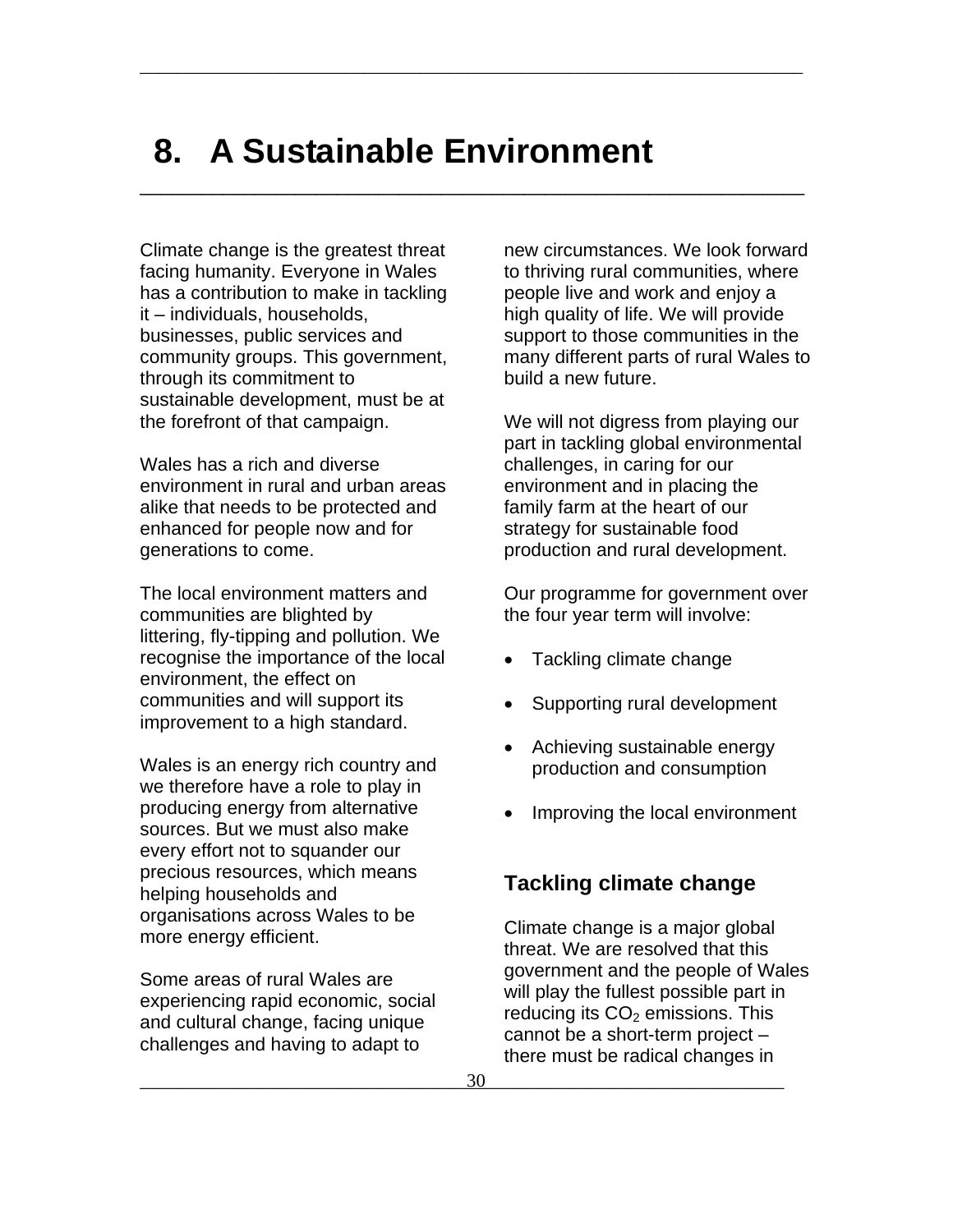people's behaviour and their expectations which will require concerted action over the full four year term of the Assembly government.

- We will establish a Climate Change Commission for Wales. which will be chaired by the Minister for Sustainability and Rural Development. It will include members from all four political parties, businesses, local government and voluntary sector groups. The Commission will assist with the development of new policies and the creation of consensus on climate change. It will work in partnership with Wales' representative on the UK Sustainable Development Commission.
- We will aim to achieve annual carbon reduction-equivalent emissions reductions of 3% per year by 2011 in areas of devolved competence. We will set out specific sectoral targets in relation to residential, public and transport areas. We will work with the heavy industry/power generation industries to reduce emissions in those sectors.
- We will commit to targets on the carbon neutrality of public buildings.
- We will provide support for indigenous woodlands, including a tree for all new babies and adopted children, helping to create a Welsh National Forest of

native trees to act as a carbon sink.

#### **Supporting rural communities**

\_\_\_\_\_\_\_\_\_\_\_\_\_\_\_\_\_\_\_\_\_\_\_\_\_\_\_\_\_\_\_\_\_\_\_\_\_\_\_\_\_\_\_\_\_\_\_\_\_\_\_\_\_\_\_\_\_\_\_\_\_\_\_\_\_\_\_\_\_\_\_

Rural communities across Wales are experiencing massive changes. Where necessary, they need support to thrive, adapt and diversify in order to achieve a better and more prosperous future. They need this support for the full term of the Assembly government.

To help rural areas of all kinds, we resolve that:

- We will submit a Rural Development Plan for 2007 – 2013 to the European Union, based on the level of Tir Mynydd funding agreed by the Assembly in March 2007 and develop a replacement scheme post 2010, including a new farm entrants scheme, taking into account the impact on other elements within Axis Two.
- We will set in motion a major initiative on local food procurement.
- We will very shortly complete, publish and implement a Strategic Action Plan for the dairy industry.
- We will seek a derogation from EU Regulations to prohibit the burying of fallen stock on farm land.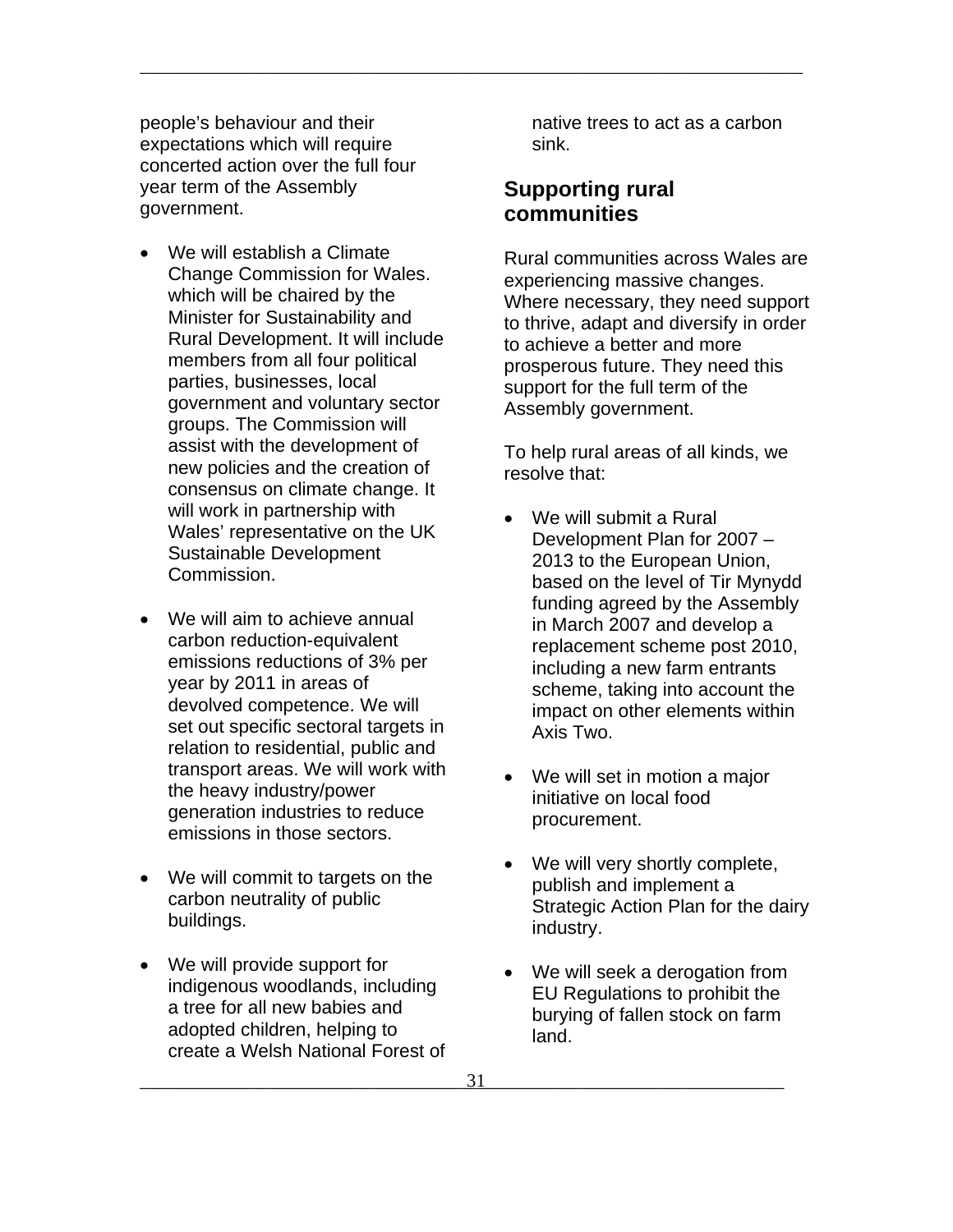- We will vigorously pursue a programme of bTB eradication.
- We will encourage work with the relevant local authorities to identify and address the particular needs of deep rural areas.
- We will make a commitment to maximum restrictions on GM crops.

#### **Achieving sustainable energy production and consumption**

Wales has long been a significant producer as well as a consumer of energy. We are committed to ensuring that Wales adapts to changing energy production in a sustainable way that brings benefits to Wales's people. We will:

- Draw up an Energy Strategy, which will be integrated with a planning framework, to include actions on energy efficiency, microgeneration, eco roofs, diversified renewable energy generation and biomass, an improved advisory service for citizens and communities, and support for a study on the proposed Severn Barrage, including its environmental impact.
- Continue to provide energy efficiency grants, including a nonmeans tested element within the context of a National Energy

Efficiency and Savings Plan.

\_\_\_\_\_\_\_\_\_\_\_\_\_\_\_\_\_\_\_\_\_\_\_\_\_\_\_\_\_\_\_\_\_\_\_\_\_\_\_\_\_\_\_\_\_\_\_\_\_\_\_\_\_\_\_\_\_\_\_\_\_\_\_\_\_\_\_\_\_\_\_

- We will, following production of an Energy Route Map and an Assembly government Energy Strategy, review TAN 8, revising upwards the targets for energy from renewables, drawn from a range of sources.
- We will promote research and development into renewable technologies including their application on-shore and offshore.
- We will develop a support programme to promote energy efficiency and renewable energy production on-farm.
- We will explore the introduction of a grant scheme to convert to energy crops.

#### **Improving the local environment**

To achieve clean, healthy and sustainable local environments in which people can take pride:

- We will improve targets for recycling with legislation and support for better and more coordinated waste management.
- We will establish an initiative to support local authorities and voluntary action to improve the quality of their local environment.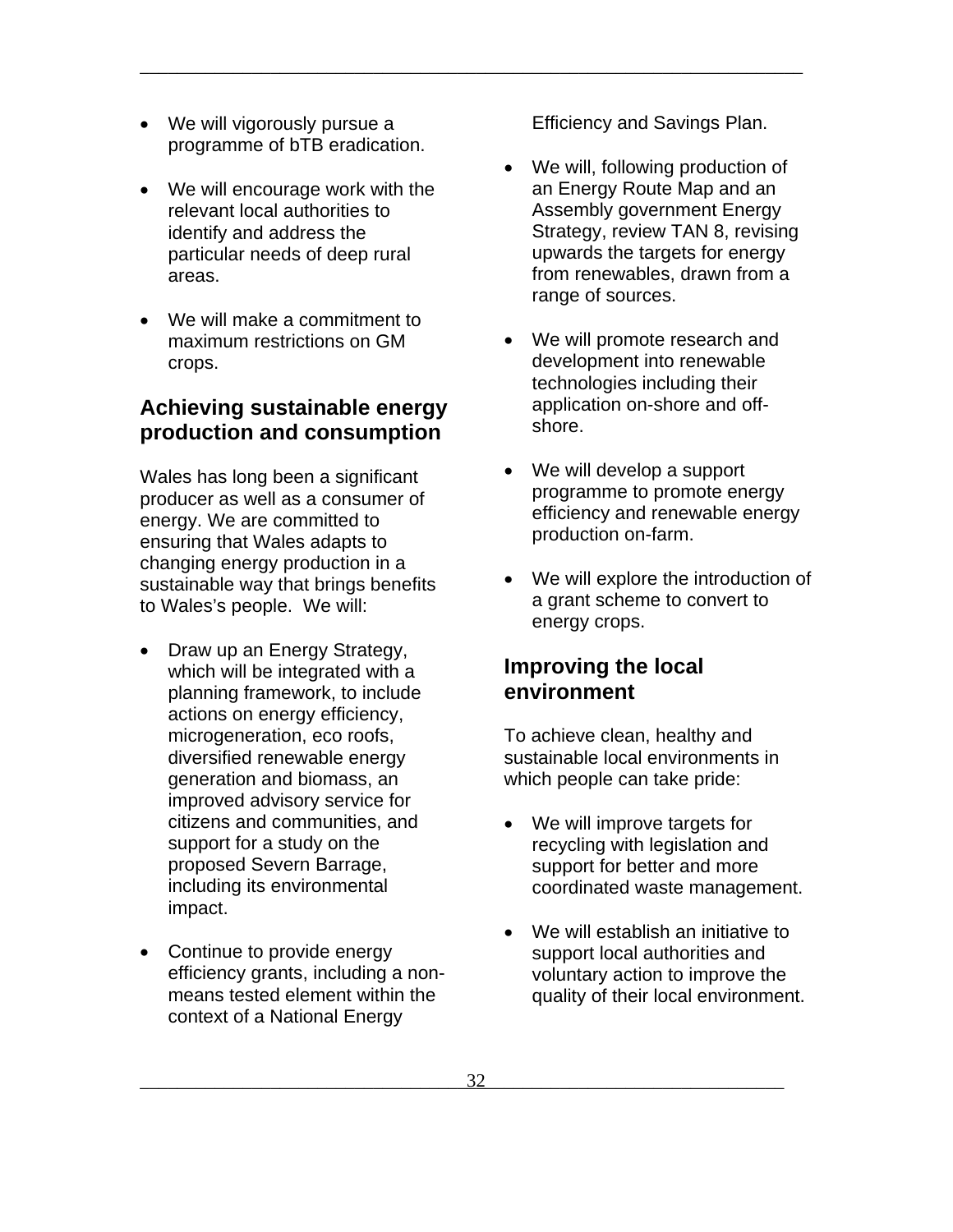- We will introduce compulsory Health Impact Assessments for open cast coal applications, together with buffer zones, and with an emphasis on planners and developers working closely with local communities.
- We will pursue the devolution of building regulations to the Assembly.
- We will create an all-Wales coastal path.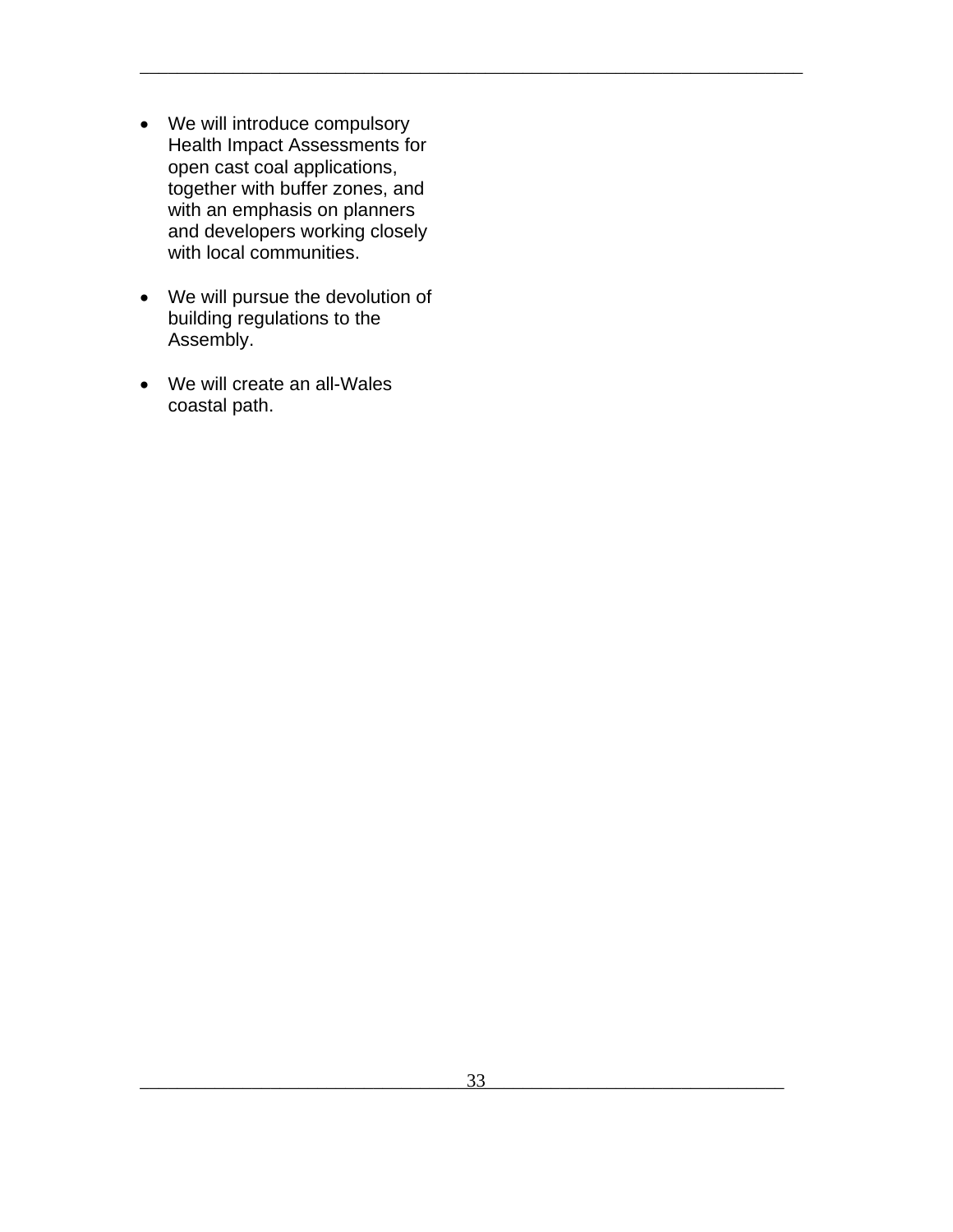### **9. A Rich and Diverse Culture**

\_\_\_\_\_\_\_\_\_\_\_\_\_\_\_\_\_\_\_\_\_\_\_\_\_\_\_\_\_\_\_\_\_\_\_\_\_\_\_\_\_\_\_\_\_\_\_\_\_\_\_\_\_\_\_\_\_\_\_\_\_\_\_\_\_\_\_\_\_\_\_

\_\_\_\_\_\_\_\_\_\_\_\_\_\_\_\_\_\_\_\_\_\_\_\_\_\_\_\_\_\_\_\_\_\_\_\_\_\_\_\_\_\_\_\_\_\_\_\_\_\_\_\_\_\_\_\_\_\_\_\_\_\_\_\_

We celebrate Wales as a community of diverse cultures: united for our common good, celebrating our many traditions, ensuring that Wales uses its two national languages to their full potential, and bringing people of all origins together.

We envisage wide participation in the full range of arts, cultural and sporting activities. Our aim is that high-quality cultural experiences are available to all people, irrespective of where they live or their background. We will celebrate and conserve Wales's outstanding heritage, of ordinary people and well-known artists, alike.

Wales is renowned across the world for the performance of its teams and sportsmen and women, from rugby to cycling to wheelchair athletes.

However, we need to broaden participation in sport and physical activity because of its significant health benefits. Our ambition is for a nation where everyone gets their recommended thirty minutes of exercise five times a week, and sporting clubs and teams are flourishing.

This programme of government involves:

- Supporting the Welsh Language
- Promoting arts and culture
- Encouraging sport and physical activity
- Placing Wales in the World

#### **Supporting the Welsh Language**

The Welsh language belongs to everyone in Wales as part of our common national heritage, identity and public good. We will work to ensure that more people, young and old, can learn Welsh and encourage it to thrive as a language of many communities all over Wales.

• We will be seeking enhanced legislative competence on the Welsh Language. Jointly we will work to extend the scope of the Welsh Language Legislative Competence Order included in the Assembly government's first year legislative programme, with a view to a new Assembly Measure to confirm official status for both Welsh and English, linguistic rights in the provision of services and the establishment of the post of Language Commissioner.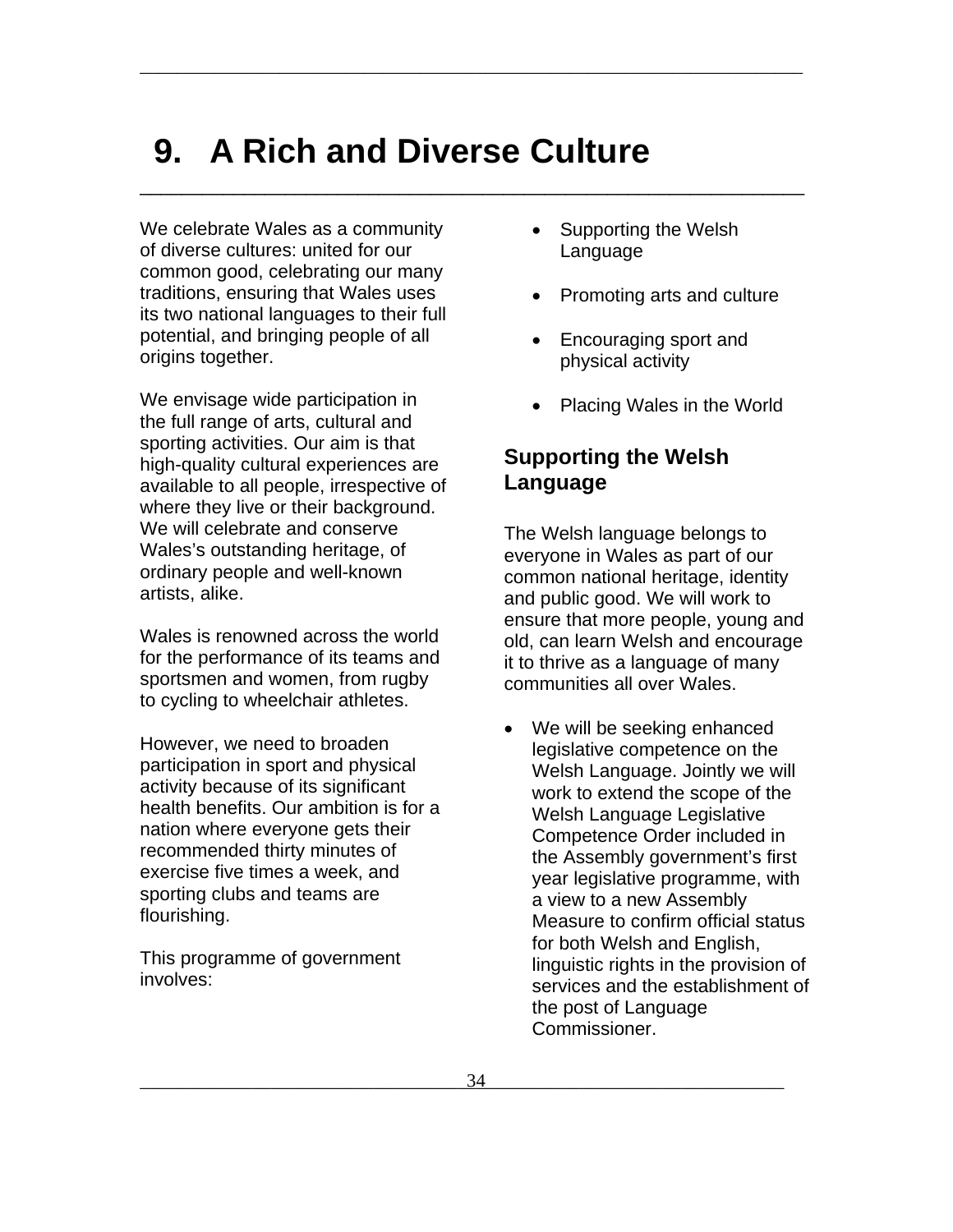- We will drive forward our efforts to obtain agreement on the use of the Welsh language in specified areas of EU business. We will use this experience to explore with the Westminster government the making of an official application to the Council of Ministers for the Welsh language to receive official EU language and working language status.
- We will expand the funding and support for Welsh-medium magazines and newspapers, including the establishment of a Welsh-language daily newspaper.
- We will support the dot.cym campaign to gain domain name status for Wales on the internet.
- We will continue research work into population shifts in order to promote balanced populations in all parts of Wales.

#### **Promoting Arts and Culture**

Our arts and culture programme widens access to Wales's many heritage, cultural and sporting activities so that low income should not be a barrier to participation. We will foster local cultural and sporting activity and support two major new centres. Wales's libraries will be dramatically improved so that they can develop free access to cultural materials for all, fit for the  $21<sup>st</sup>$ century.

In this programme of government

- We will ensure that opportunities to enjoy Wales's rich cultural and sporting activities are available to all, with continued free access to museums and galleries.
- We will establish a National English-language Theatre and explore the creation of a National Gallery for Wales.
- We will, by building on the success of free entry to museums and galleries, give Welsh pensioners and children free entry to Assembly-funded heritage sites.
- We will continue to implement the recommendations of the Stephens Review into the future development of the arts in Wales, so that there is a clear approach to setting strategic policy.
- We will place a statutory obligation on local authorities to promote culture and encourage partnership to deliver high-quality cultural experiences for their communities.
- We will support opportunities for Wales's artistic producers to participate on the international stage.
- We will consider enshrining the concept of *artistic freedom* in Welsh law, subject to the Assembly's new powers.
- We will continue to support the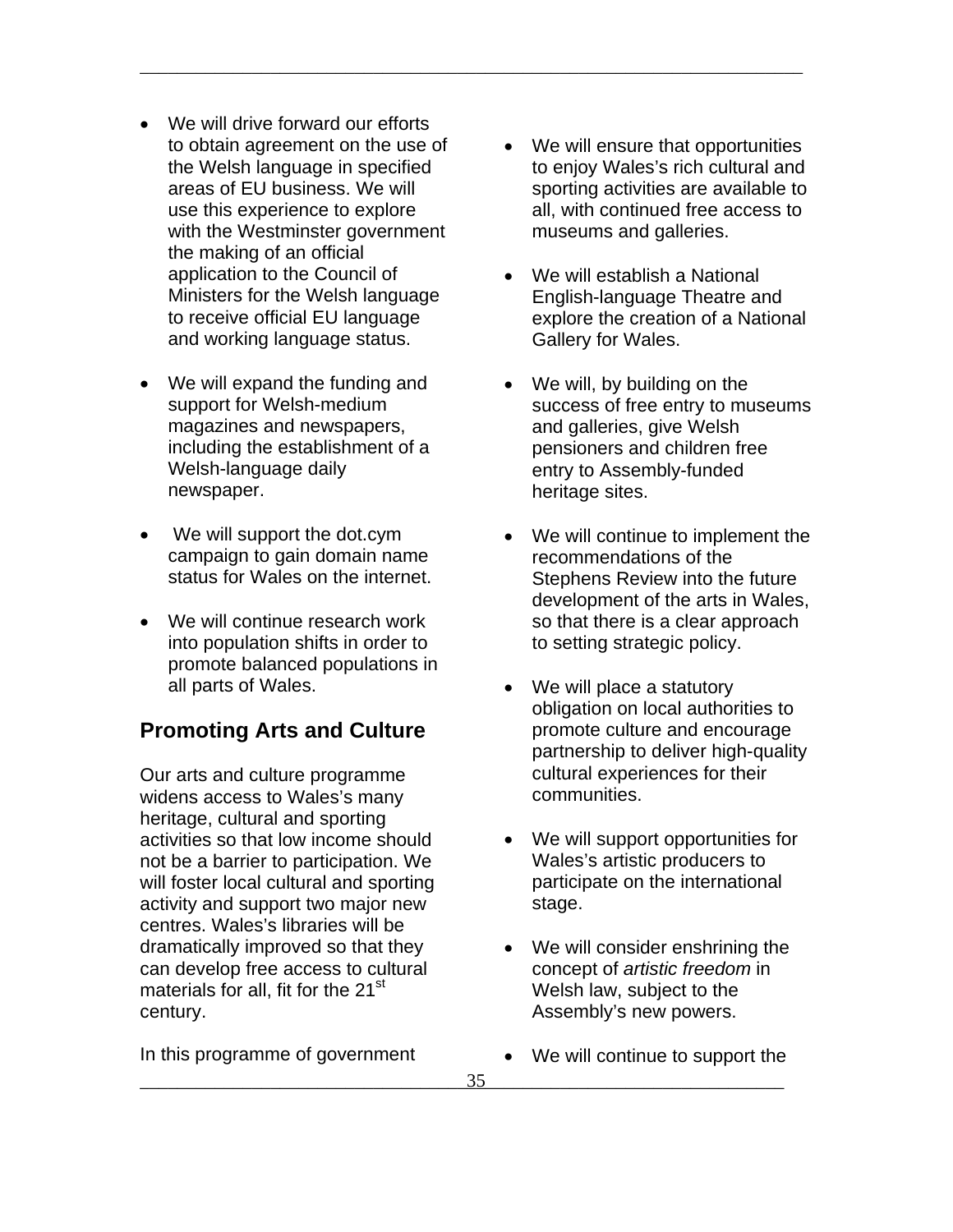case for making St. David's Day a Bank Holiday.

- We will support establishing a Kyffin Williams gallery.
- We will establish an all-Wales Collection of People's History, backed by a permanent curatorial staff with responsibility for the promotion and development of the collection.
- We will, through working with local authorities, establish a major programme of capital investment and refurbishment of our public library network.
- We will continue to invest in improving ICT in libraries, including maintaining free, universal public access to the internet, to help bring them into the  $21^{st}$  century.

#### **Encouraging Sport and Physical Activity**

Seven out of ten people in Wales do not undertake enough physical activity to gain any health benefits. We will encourage greater participation by people of all ages and social backgrounds in grassroots sport. Recognising that physical activity other than sport is also beneficial to health, we will support greater participation in cycling and walking, and encourage the people of Wales, of all backgrounds, to enjoy the natural environment.

Over the next four years:

- We will continue to fund schemes which have enabled older people and children to enjoy free swimming.
- We will significantly extend the children's scheme by giving *all* children the opportunity to use a sport or leisure facility or a swimming pool free of charge at weekends.
- We will provide extra support for sports bodies wishing to develop Welsh national teams.
- We will increase investment in school sport and boost afterschool activities, including the continued support of Dragon Sport and schemes to improve the participation of girls.
- We will, in order to help boost grassroots sport we will train additional coaches to the latest standards and ensure that school children undertake at least five hours of physical activity each week.
- We will deliver a successful UK Schools Games in 2009, as part of the run-up to the 2012 Olympics – which will provide a platform to help our young athletes deliver their full potential.
- We will promote Wales's contribution to international sporting events, building on the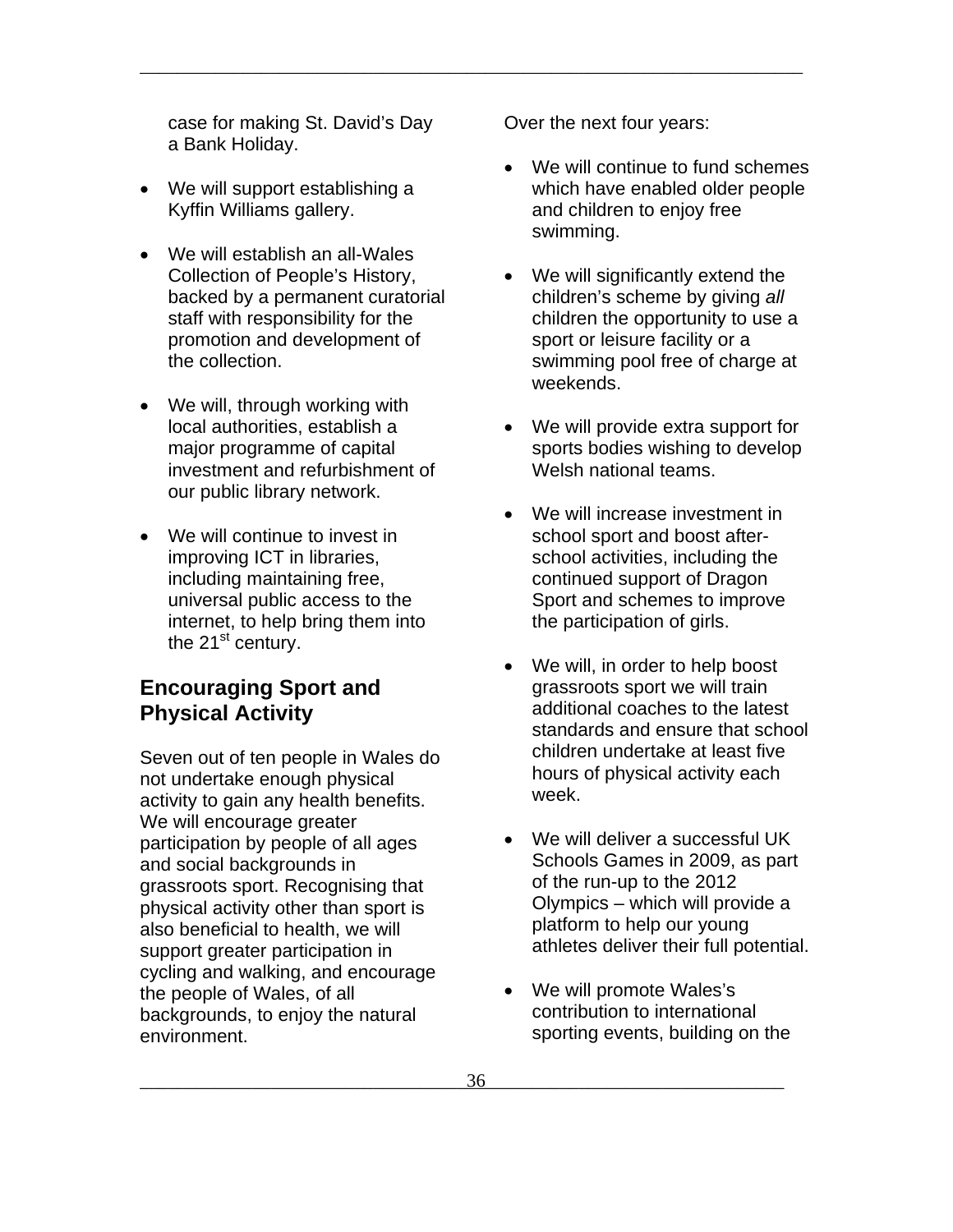opportunities of the Ryder Cup.

\_\_\_\_\_\_\_\_\_\_\_\_\_\_\_\_\_\_\_\_\_\_\_\_\_\_\_\_\_\_\_\_\_\_\_\_\_\_\_\_\_\_\_\_\_\_\_\_\_\_\_\_\_\_\_\_\_\_\_\_\_\_\_\_\_\_\_\_\_\_\_

- We will work with Supporters Direct to help give Welsh fans of all sports a greater say in how their clubs are run.
- We will create more fun and healthier opportunities for mass participation in walking, cycling and running events.
- We will foster a sense of public ownership in relation to the countryside, urban green spaces and our coastline, recognising that many socially excluded groups do not currently enjoy their social, cultural and health benefits.

#### **Placing Wales in the World**

As this document ends, we turn to the Wales which we will attempt to fashion over the next four years - a confident and outgoing nation where we recognise the strength of our own identity and the part which we can play in the world. We envisage a Wales which is increasingly known and recognised throughout the globe, and in which Wales is a country to which the world is increasingly welcomed.

Many Welsh men and women are already renowned for their outstanding contributions in the fields of film, music, literature and industry. The next four years will provide some great opportunities to welcome into Wales events

which take place on that world stage – an Ashes test match in 2009, the Ryder Cup in 2011. For whole weeks at a time, Wales will be in the living rooms of nations right around the globe.

Sport, of course, is only one of the ways in which the world will come to Wales. In a globalising economy, those places which will prosper in the future will be those which offer the clearest sense of stability, sustainability and identity. When information flows around the globe in nanoseconds, so that it no longer matters if your desk is in Hirwaen or Honolulu, Snowdonia or Singapore, it will be the attractions of local natural assets - of coast and climate, of scale and cultural infrastructure - which will provide an economic edge.

In a world where people and organisations can go anywhere, the *somewhere* has to be not just another anonymous spot on the world's surface but a place which offers a sense of identity which is confident and out-going, and a quality of life beyond the workplace which sustains a sense of creativity and wellbeing: in other words, the Wales we hope to foster during the lifetime of this agreement.

Over the next four years:

We will widen Wales' membership and effectiveness in appropriate international bodies,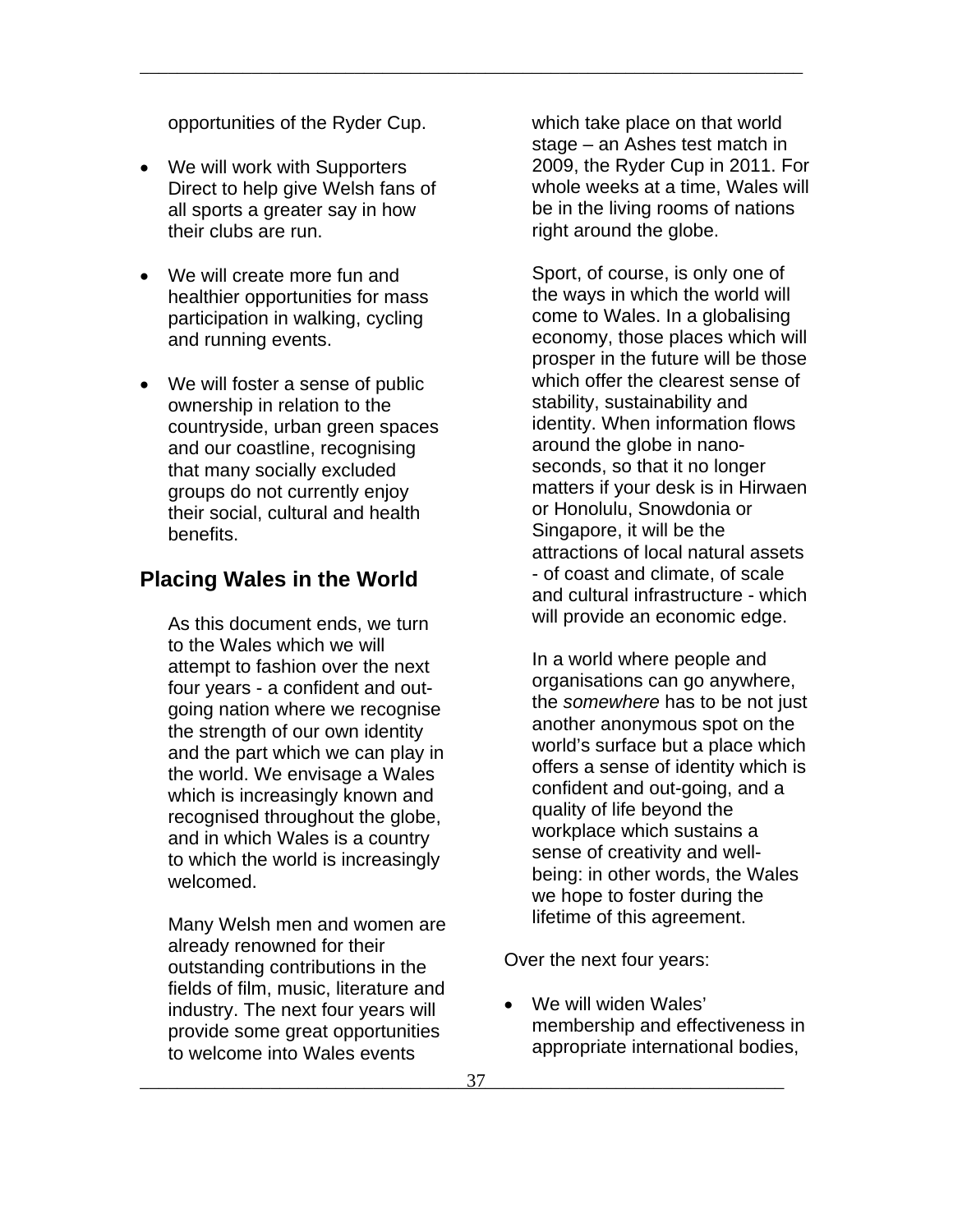including institutions associated with the European Union.

\_\_\_\_\_\_\_\_\_\_\_\_\_\_\_\_\_\_\_\_\_\_\_\_\_\_\_\_\_\_\_\_\_\_\_\_\_\_\_\_\_\_\_\_\_\_\_\_\_\_\_\_\_\_\_\_\_\_\_\_\_\_\_\_\_\_\_\_\_\_\_

- We will support the campaign for Wales to become a fair trade nation.
- We will enhance Wales's role in key European organisations and networks such as the Committee of the Regions, the Regions with Legislative Power and the Conference of Peripheral & Maritime Regions.
- We will continue to build on the work already done to raise the international profile of Wales, to make Wales a location of choice for people to live, work, study, visit and do business.
- We will continue to make our contribution to the achievement of the United Nations Millennium Development Goals, with support for the Wales for Africa programme and its international development fund.
- We will work hard to ensure that Wales becomes a strong international trading nation and a valued partner in international relationships.
- We will develop a more strategic approach to putting Wales on the world map, bringing greater coherence to

the breadth of the Assembly government's overseas activities and representation, and working with other Welsh interests outside government to maximise the impact and benefit to Wales.

- We will develop and promote the Wales Brand in the context of a coherent marketing and public diplomacy framework.
- We will engage with Welsh interests overseas – diaspora, alumni, business – to derive maximum benefit from the asyet untapped resource they can contribute to our international agenda.
- We will work actively within the re-affirmed Memorandum of Understanding, signed with Patagonia (Chubut Province) in March 2007.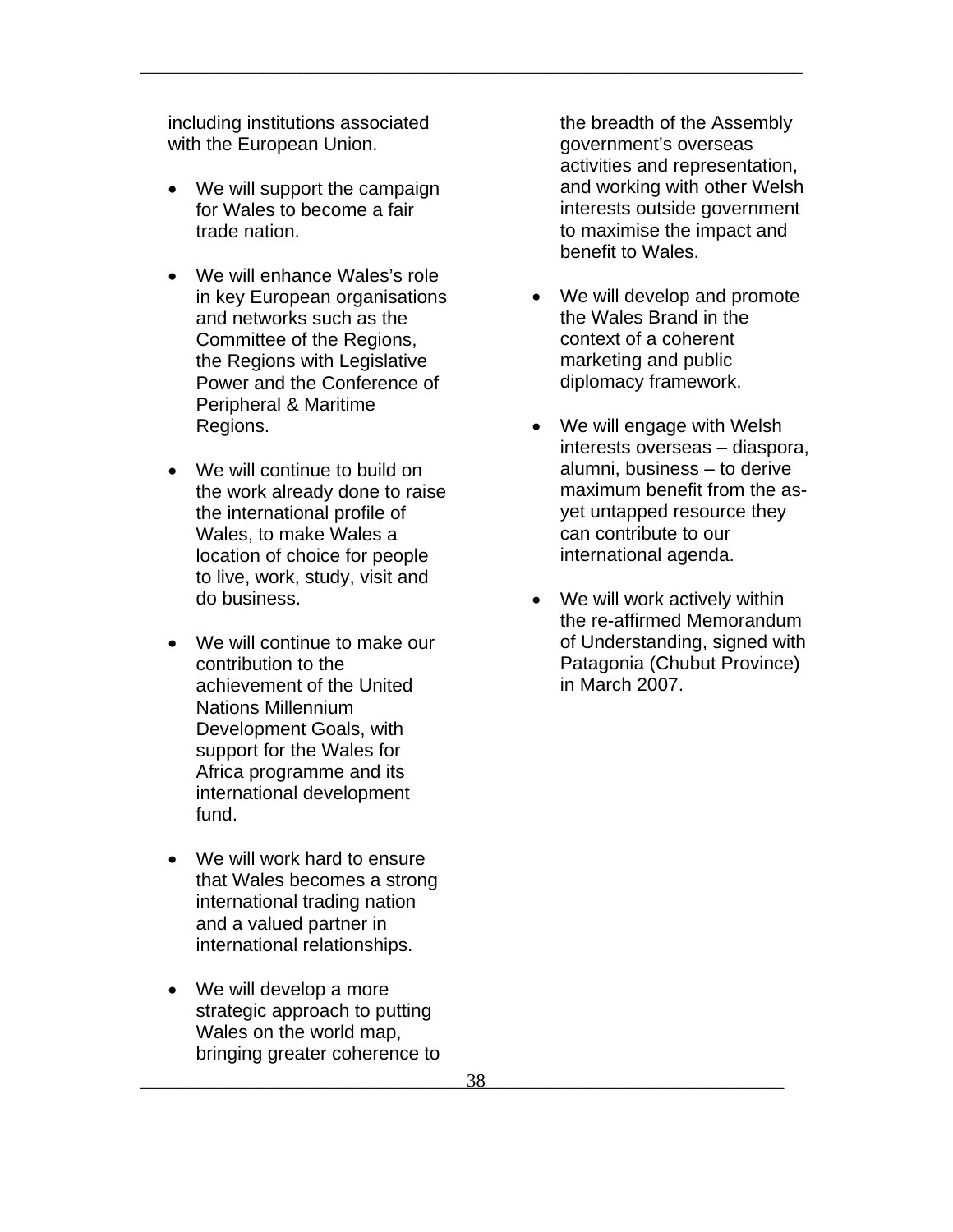### **10. GOVERNANCE ARRANGEMENTS**

\_\_\_\_\_\_\_\_\_\_\_\_\_\_\_\_\_\_\_\_\_\_\_\_\_\_\_\_\_\_\_\_\_\_\_\_\_\_\_\_\_\_\_\_\_\_\_\_\_\_\_\_\_\_\_\_\_\_\_\_\_\_\_\_\_\_\_\_\_\_\_

#### **Labour Party Wales - Plaid Cymru Coalition Government: Governance Arrangements**

#### **Guiding principles**

The parties' objective is to form and maintain in partnership the devolved Government of Wales, until the dissolution of the Assembly before the election in 2011 with its Ministers holding office in accordance with the provisions of the Government of Wales Act.

To work effectively, to deliver their Programme, and to achieve their shared common goals, the parties will need good will, mutual trust, and agreed procedures which foster collective decision-making and responsibility while respecting each party's distinct identity.

The principles of good faith and fairness will underpin the two parties' approaches to all aspects of the conduct of the Government's business, including the allocation of responsibilities; the Government's policy and legislative programme; the Government's budget; the conduct of business and the resolution of disputes.

Close consultation between the First Minister, Deputy First Minister; other Ministers; and the AMs of the two

parties will be the foundation of the Government's success.

#### **Collective responsibility**

Collective responsibility is accepted by the parties to mean that all the business of the Government, including decisions, announcements, expenditure plans, proposed legislation and appointments, engages the collective responsibility of the Government as a whole and must be handled with an appropriate degree of consultation and discussion so as to ensure the support of all Ministers in a collective basis. Ministers have the opportunity to express their views frankly before decisions are made; opinions expressed and advice offered within the Government remain private (subject to the provisions of the Freedom of Information Act); decisions of the Government are binding on and supported by all Ministers; and that mechanisms for sharing information and resolving disputes are followed.

To achieve this, the Government will update and publish the Welsh Ministerial Code and produce a protocol for the Coalition Government to incorporate the principles of collective decisionmaking and the procedures to be followed to promote the good conduct of business, drawing on best practice elsewhere.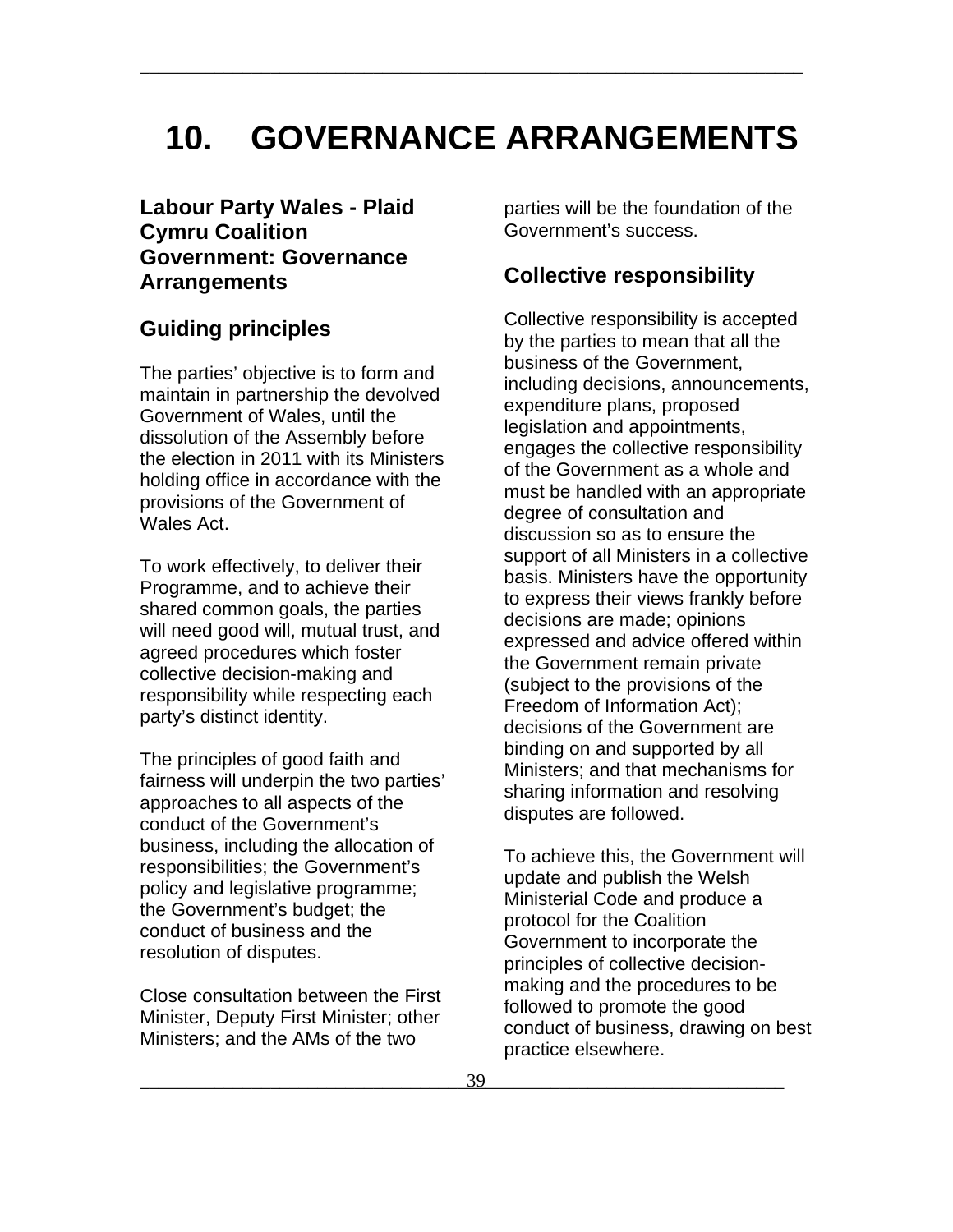#### **Portfolios**

The initial structure of portfolios and their allocation between the parties will be agreed between the First Minister and the Deputy First Minister. Within this context, the First Minister will, with the approval of the Queen, formally appoint Ministers, including Plaid Cymru members nominated for appointment by the Deputy First Minister.

The portfolios and the names of the Ministers, as well as any alter changes, will be announced to the Assembly in plenary session at the earliest opportunity.

Any changes to the structure of portfolios or their allocation between the parties during the lifetime of the Agreement will be agreed between the First Minister and Deputy First Minister.

Before seeking the approval of the Assembly to the nomination of a Counsel General, the First Minister will agree the proposed nomination with the Deputy First Minister.

#### **The roles of the First and Deputy First Minister**

The parties agree that, subject to the nomination of the Assembly and the approval of The Queen, the Leader of Labour in the National Assembly will be nominated as the First Minister and the leader of Plaid Cymru will be appointed as Deputy First Minister.

The First Minister will be responsible to the Assembly for all aspect of policies and retains ultimate responsibility for all policies. However, in order to provide consistency across portfolios and the need to engage the two parties of the coalition government, both the First Minister and Deputy First Minister will be engaged in policy presentation. Such arrangements will include deputising for the First Minister in the Assembly and making public announcements.

It is essential that both the First Minister and the Deputy First Minister are kept fully and promptly informed across the range of Government business, so that they can engage in any issue where they consider that appropriate. The procedures to be established for handling business within the Government will require officials to copy all relevant material to the offices of the First Minister and the Deputy First Minister.

The First Minister and the Deputy First Minister will have appropriate official, political and specialist support to enable them to discharge their roles effectively.

A Cabinet Committee will be formed comprising the First Minister, Deputy First Minister, Business Minister, and the Business Manager of the other party.

The Committee's responsibility is to ensure the effectiveness of the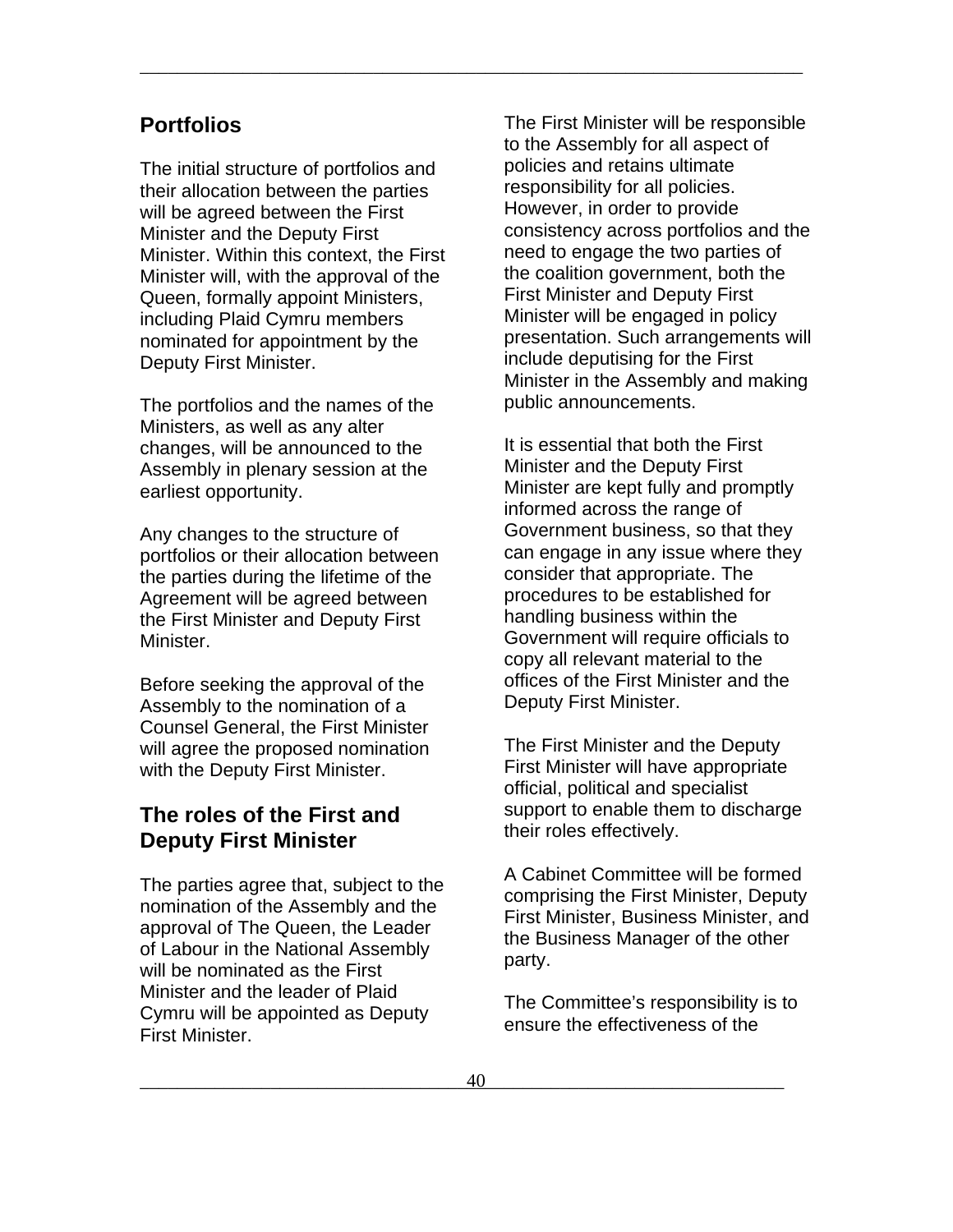Coalition Government. The Committee will:

- monitor implementation of their programme
- agree the participation of the partnership parties in public appointments made by government when appropriate
- co-ordinate the presentation of Government policies, initiatives and statements within the National Assembly and externally
- Ensure that procedures are in place for the involvement of all the partnership parties in major Government announcements.
- Subject to external restraints, agree the representation of the Government in all dealings with the Secretary of State for Wales; other UK Government Ministers; other institutions at UK/EU/International level.

#### **Shared Financial Governance**

A Cabinet Committee on Finance will be formed comprising the First Minister, Deputy First Minister, the Finance Minister and the finance spokesperson of the other party which, amongst its other responsibilities, will meet to discuss the overall resource position and strategic spending priorities before the end of July in each year.

The Cabinet Committee will be responsible for the continuous process of financial monitoring and control including key resource allocation formulas.

\_\_\_\_\_\_\_\_\_\_\_\_\_\_\_\_\_\_\_\_\_\_\_\_\_\_\_\_\_\_\_\_\_\_\_\_\_\_\_\_\_\_\_\_\_\_\_\_\_\_\_\_\_\_\_\_\_\_\_\_\_\_\_\_\_\_\_\_\_\_\_

#### **The Parties' Support for the Government in the Assembly**

The parties should aim to agree on all matters of Government policy. Both parties are committed to constructive dialogue between Ministers and backbenchers to build a strong partnership.

The two Assembly parties will operate in support of the Coalition Government on all issues covered by this Agreement. Whilst each will make its own business management arrangements to ensure effective party support for the Government, the Business Minister and the business manager of the other party will consult and co-operate with each other to ensure the delivery of the Government's programme.

Whilst preserving the independence of the committee system, members of the two parties serving on the same committee will co-operate as far as the formal business and legislation of the Government is concerned.

Matters of new Government policy outside this Agreement must be agreed by both parties. In all portfolios, Ministers will meet regularly with the nominated spokesperson or lead backbencher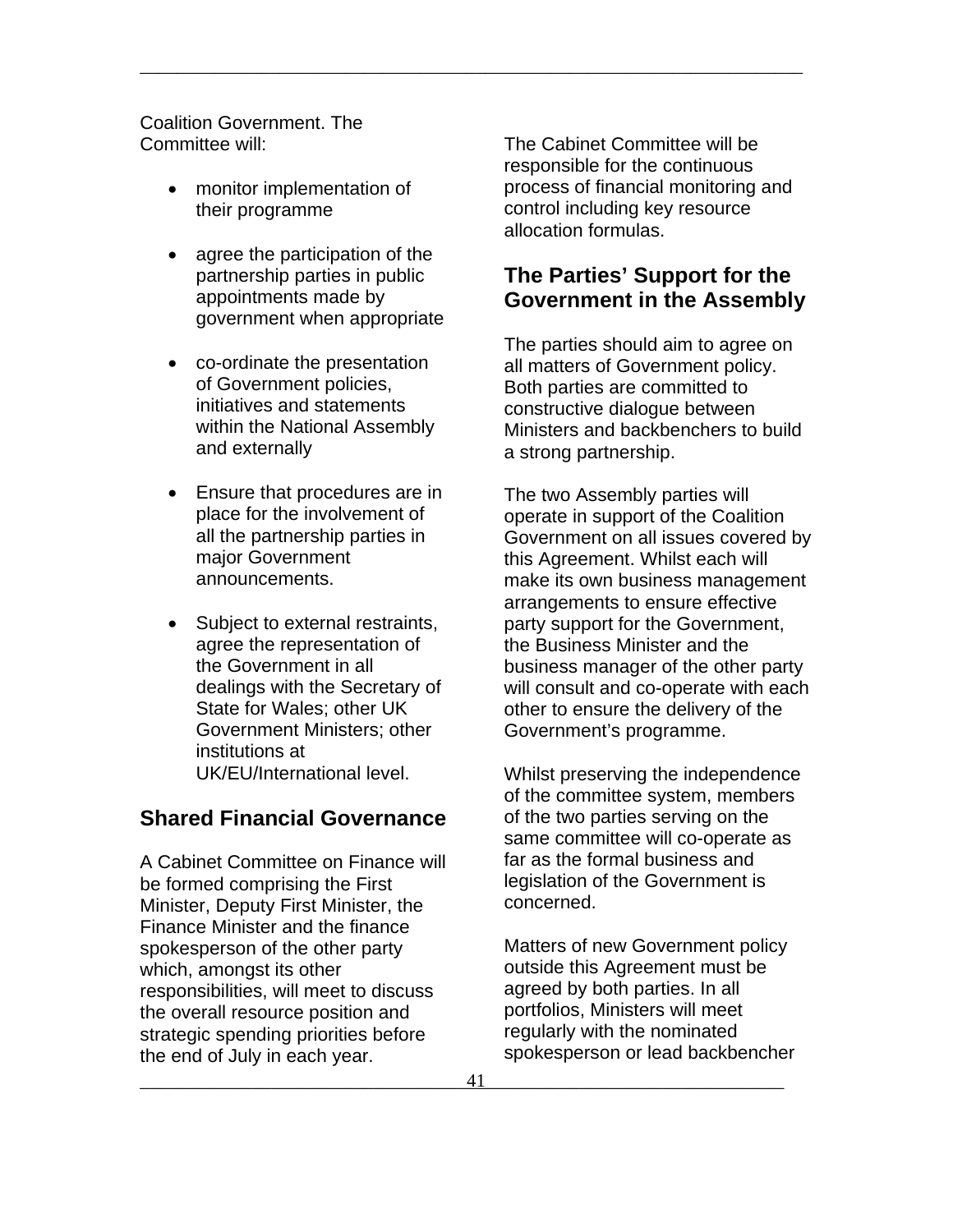from the two parties to discuss policy. Any disagreement should be referred through internal party mechanisms until all parties agree.

Neither of the parties will support spending proposals brought before the Assembly other than by the Government or covered by this Agreement unless considered and agreed by both party groups.

The parties will agree and put in place appropriate political arrangements to facilitate an effective working relationship at all levels, including AMs of both parties who are not Ministers.

Matters reserved to the UK Parliament, other than those mentioned in this Programme, are outside the scope of this Agreement. Whenever necessary, the parties will decide, through the Cabinet Committee, how to deal with such matters on a case-by-case basis.

#### **Distinctive Identities**

The two parties recognise the need for parties to be able to maintain distinctive political identities in Government and in the National Assembly. They will therefore develop processes for:-

- Ensuring appropriate credit which recognises the policy contribution of each party; and
- The expression of different views publicly and in the National Assembly in a way

which does not undermine the principles of collective responsibility and good faith or the basis of partnership working set out in this Agreement.

#### **Disputes**

\_\_\_\_\_\_\_\_\_\_\_\_\_\_\_\_\_\_\_\_\_\_\_\_\_\_\_\_\_\_\_\_\_\_\_\_\_\_\_\_\_\_\_\_\_\_\_\_\_\_\_\_\_\_\_\_\_\_\_\_\_\_\_\_\_\_\_\_\_\_\_

The parties' objective is that this Agreement will remain in place until the dissolution of the Assembly before the election in 2011. To achieve this, they will make every effort to resolve any disagreements which may arise, particularly those which threaten its continued operation.

Where a dispute arises between the partnership parties, or Ministers of the two parties, the matter will be referred to the Cabinet Committee for resolution by consensus.

#### **Ratification of This Agreement**

The parties will ratify this Agreement according to their own internal procedures. The Agreement will come into effect after ratification immediately on signature by the partnership party leaders.

Signed by